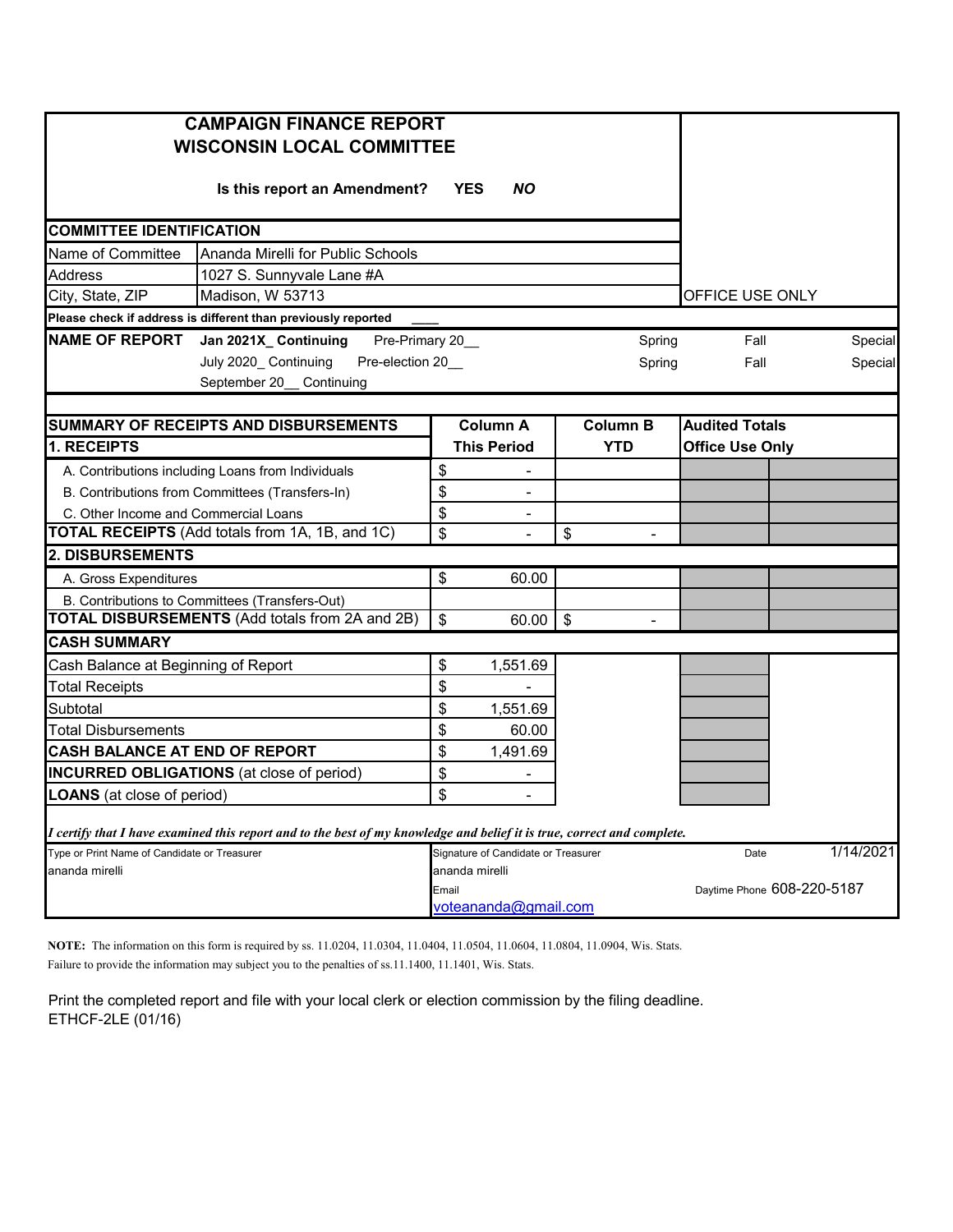| SCHEDULE 1-A | Contributions Including Loans from Individuals |
|--------------|------------------------------------------------|
|              |                                                |

| IN-KIND | <b>CONDUIT</b> | <b>DATE</b>                                         | LAST                                       | <b>FIRST</b>         | <b>ADDRESS</b>                                                             | <b>CITY</b>               | ST       | ZIP                | <b>OCCUPATION</b>                            | <b>AMOUNT</b> | YTD                 | <b>COMMENTS</b> |  |
|---------|----------------|-----------------------------------------------------|--------------------------------------------|----------------------|----------------------------------------------------------------------------|---------------------------|----------|--------------------|----------------------------------------------|---------------|---------------------|-----------------|--|
|         |                |                                                     | Abdel-Halim                                | Emaan                | 3837 Maple Grove Driv Madison                                              |                           | WI       |                    | #### HR Analyst                              |               | \$25.00             |                 |  |
|         |                | 3/14/2019 23:42 ADAMS                               |                                            | М                    | 2301 S Park St Apt 18 Madison                                              |                           | WI       | ####               |                                              |               | 100                 |                 |  |
|         |                |                                                     | Agni                                       | Chet                 | 349 West Doty Street # Madison                                             |                           | WI       |                    | #### Research Assistant                      |               | \$20.00             |                 |  |
|         |                |                                                     | Aljinovic<br>Altoro                        | Anthony<br>Joaquin   | 735 North 112th Street Wauwatosa WI<br>1802 North 49th Street Milwaukee WI |                           |          | ####<br>####       | Social Work<br><b>Commercial Banking</b>     |               | \$50.00<br>\$50.00  |                 |  |
|         |                |                                                     | Altoro                                     | Joaquin              | 1802 North 49th Street Milwaukee                                           |                           | WI       | ####               | <b>Commercial Banking</b>                    |               | \$100.00            |                 |  |
|         |                |                                                     | Amundson                                   | Emilie               | 165 Dixon St                                                               | Madison                   | WI       | ####               | <b>Assistant Director</b>                    |               | \$50.00             |                 |  |
|         |                | 3/25/2019 13:09 Andersen                            |                                            | Julie                | 1714 Labrador Road                                                         | Oregon                    | WI       | ####               |                                              |               | \$25.00             |                 |  |
|         |                |                                                     | 8/9/2019 Annonymous                        |                      |                                                                            |                           |          |                    |                                              |               | 10                  |                 |  |
|         |                |                                                     | 8/9/2019 Annonymous<br>8/9/2019 Annonymous |                      |                                                                            |                           |          |                    |                                              |               | 10<br>10            |                 |  |
|         |                |                                                     | 8/9/2019 Annonymous                        |                      |                                                                            |                           |          |                    |                                              |               | 10                  |                 |  |
|         |                |                                                     | 8/9/2019 Annonymous                        |                      |                                                                            |                           |          |                    |                                              |               | 10                  |                 |  |
|         |                |                                                     | 8/9/2019 Annonymous                        |                      |                                                                            |                           |          |                    |                                              |               | 10                  |                 |  |
|         |                |                                                     | 8/9/2019 Annonymous<br>8/9/2019 Annonymous |                      |                                                                            |                           |          |                    |                                              |               | 10<br>10            |                 |  |
|         |                |                                                     | 8/9/2019 Annonymous                        |                      |                                                                            |                           |          |                    |                                              |               | 10                  |                 |  |
|         |                |                                                     | 8/9/2019 Annonymous                        |                      |                                                                            |                           |          |                    |                                              |               | 10                  |                 |  |
|         |                |                                                     | 8/9/2019 Annonymous                        |                      |                                                                            |                           |          |                    |                                              |               | 10                  |                 |  |
|         |                |                                                     | 8/9/2019 Annonymous                        |                      |                                                                            |                           |          |                    |                                              |               | 10<br>10            |                 |  |
|         |                |                                                     | 8/9/2019 Annonymous<br>8/9/2019 Annonymous |                      |                                                                            |                           |          |                    |                                              |               | 10                  |                 |  |
|         |                |                                                     | 8/9/2019 Annonymous                        |                      |                                                                            |                           |          |                    |                                              |               | 10                  |                 |  |
|         |                |                                                     | 8/9/2019 Anonymous                         |                      |                                                                            |                           |          |                    |                                              |               | 10                  |                 |  |
|         |                |                                                     | 8/9/2019 Anonymous                         |                      |                                                                            |                           |          |                    |                                              |               | 10                  |                 |  |
|         |                |                                                     | 8/9/2019 Anonymous<br>8/9/2019 Anonymous   |                      |                                                                            |                           |          |                    |                                              |               | 10<br>8             |                 |  |
|         |                |                                                     | Arata-Fratta                               | Julia                | 2911 Melissa Circle                                                        | Fitchburg                 | WI       |                    | #### Accountant                              |               | \$100.00            |                 |  |
|         |                |                                                     | Auerback                                   | Kathryne             | 621 Eugenia Avenue                                                         | Madison                   | WI       | ####               | <b>Executive Director</b>                    |               | \$10.00             |                 |  |
|         |                |                                                     | Avila                                      | Jaime                | 5153 Unity Way                                                             | Madison                   | WI       | ####               | <b>Branch Manager of Operations</b>          |               | \$100.00            |                 |  |
|         |                |                                                     | Baldridge                                  | Bianca               | 311 East Linnerud Drive Sun Prairie WI                                     |                           |          | ####<br>####       | <b>Assistant Professor</b>                   |               | \$50.00             |                 |  |
|         |                | 3/28/2019 12:00 Baldridge                           | Banks                                      | Bianca<br>Jasmine    | 311 E. Linnerud Drive 2 Sun Prairie WI<br>213 Merry Street                 | Madison                   | WI       |                    | #### Not Employed                            |               | 35<br>\$5.00        |                 |  |
|         |                |                                                     | <b>Bartlett</b>                            | Lesley               | 2206 Eton Ridge                                                            | Madison                   | WI       |                    | #### Professor                               |               | \$50.00             |                 |  |
|         |                | 3/22/2019 17:53 Bartlett                            |                                            | Lesley               | 2206 Eton Ridge                                                            | Madison                   | WI       | ####               |                                              |               | 100                 |                 |  |
|         |                | 3/22/2019 9:33 Basford                              |                                            | Michael              | 1917 Schlimgen Ave                                                         | Madison                   | WI       | ####               |                                              |               | 25                  |                 |  |
|         |                |                                                     | Batista<br>Bayrd                           | Gilson<br>Carousel   | 1849 Helena Street<br>4901 Sherwood Road                                   | Madison<br>Madison        | WI<br>WI |                    | #### Driver<br>#### Attorney                 |               | \$10.00<br>\$500.00 |                 |  |
|         |                | 3/22/2019 20:11 Bechen                              |                                            | Carlene              | 381 Union Rd.                                                              | Brookklyn                 | WI       | ####               |                                              |               | 50                  |                 |  |
|         |                | 3/27/2019 13:37 Bingham                             |                                            | Jordan               | 512 S Ingersoll St                                                         | Madison                   | WI       | ####               |                                              |               | 100                 |                 |  |
|         |                |                                                     | 18-Mar Blehert                             | D                    | 2314 Chamberlain Ave Madison                                               |                           | WI       | ####               |                                              |               | 20                  |                 |  |
|         |                | 3/20/2019 21:16 Block<br>3/22/2019 11:32 Boucher    |                                            | Kierstyn<br>Victoria | 1010 East Washington Madison                                               |                           | WI<br>WI | ####<br>####       |                                              |               | 30<br>15            |                 |  |
|         |                | 3/22/2019 14:13 Brekke                              |                                            | Arune                | 232 S Fair Oaks Ave #1 Madison<br>1014 Spaight St. Apt. # Madison          |                           | WI       | ####               |                                              |               | 30                  |                 |  |
|         |                | 3/18/2019 22:14 Brooks                              |                                            | Patricia H           | 615 W Main St                                                              | Madison                   | WI       | ####               |                                              |               | 35                  |                 |  |
|         |                | 3/18/2019 22:24 Brooks                              |                                            | Patricia H           | 615 W Main St                                                              | Madison                   | WI       | ####               |                                              |               | 35                  |                 |  |
|         |                | 3/21/2019 17:41 Brooks                              |                                            | Alison               | 103 ski Ct                                                                 | Madison                   | WI       | ####               | Self employed                                |               | 250                 |                 |  |
|         |                | 3/23/2019 14:38 Brown<br>3/31/2019 20:44 buckingham |                                            | Richard<br>Tanya     | 1037 S Sunnyvale Lane Madison<br>4908 Shore Acres Rd                       | Monona                    | WI<br>WI | ####<br>####       |                                              |               | 50<br>50            |                 |  |
|         |                |                                                     | <b>Butler</b>                              | Colleen              | 2410 Fox Ave.                                                              | Madison                   | WI       |                    | #### Not Employed                            |               | \$35.00             |                 |  |
|         |                | 3/31/2019 8:49 Butler                               |                                            | Colleen              | 2410 Fox Ave.                                                              | Madison                   | WI       | ####               |                                              |               | 135                 |                 |  |
|         |                | 3/30/2019 19:04 Byars Winston                       |                                            | Angela               | 6021 Fairfax Lane                                                          | Madison                   | WI       | ####               |                                              |               | 25                  |                 |  |
|         |                |                                                     | Carranza<br>Castro                         | Mariana              | Salvador and 204 Shato Lane<br>4346 Beilfuss Drive                         | Monona<br>Madison         | WI<br>WI |                    | #### Administrator<br>#### Not Employed      |               | \$25.00<br>\$100.00 |                 |  |
|         |                |                                                     | Castro Romaker Judith                      |                      | E12623 Bay Road                                                            | Merrimac                  | WI       |                    | #### HR Specialist                           |               | \$25.00             |                 |  |
|         |                |                                                     | Clark-Bernhardt Colleen                    |                      | 22 Chippewa Court                                                          | Madison                   | WI       |                    | #### Policy Innovation                       |               | \$25.00             |                 |  |
|         |                |                                                     | Coller                                     | Karen                | 1627 Cypress Trail                                                         | Middleton                 | WI       |                    | #### Executive Director                      |               | \$100.00            |                 |  |
|         |                | 3/30/2019 11:57 Coller                              |                                            | Karen                | 1627 Cypress Trail                                                         | Middleton                 | WI<br>WI | ####<br>####       |                                              |               | 150<br>10           |                 |  |
|         |                | 3/28/2019 19:48 Collins<br>3/24/2019 11:22 Crowley  |                                            | Mary Beth<br>Heather | 309 N Baldwin St<br>3509 Spenser Lane                                      | Madison<br>Madison        | WI       | ####               |                                              |               | 50                  |                 |  |
|         |                |                                                     | Cruz Nuñez                                 | Charlyn              | 3110 Old Gate Road B                                                       | Madison                   | WI       |                    | #### Social Worker                           |               | \$25.00             |                 |  |
|         |                |                                                     | Custer                                     | <b>Betty Harris</b>  | 14 Pinehurst Circle                                                        | Madison                   | WI       | 53717-1142         |                                              |               | \$300.00            |                 |  |
|         |                |                                                     | 4/2/2019 9:21 De Anda Santan Baltazar      |                      | 814 S. Gammon Rd. 4                                                        | Madison                   | WI       | ####               |                                              |               | 25                  |                 |  |
|         |                |                                                     | Delarosa<br>DeMarb                         | Brandie<br>Denise    | 2266 Manley Drive<br>3100 Lake Mendota Dri Madison                         | Sun Prairie WI            | WI       | #### CEO           | #### Not Employed                            |               | \$25.00<br>\$25.00  |                 |  |
|         |                |                                                     | Denoman                                    | Christine            | 5700 38th Avenue Sout Minneapolis MN                                       |                           |          |                    | #### Teacher                                 |               | \$10.00             |                 |  |
|         |                |                                                     | Dent                                       | Glenna               | 306 Kay Drive                                                              | Waunakee WI               |          |                    | #### Accountant                              |               | \$10.00             |                 |  |
|         |                | 3/31/2019 8:57 Diamond                              |                                            | John                 | 2537 Ewing ave                                                             | Evanston                  | IL.      | ####               |                                              |               | 50                  |                 |  |
|         |                | 3/31/2019 20:20 Diaz<br>3/23/2019 21:39 Diaz        |                                            | Megan<br>Megan       | 6713 Frank Lloyd Wrigh Middleton<br>6713 Frank Lloyd Wrigh Middleton       |                           | WI<br>WI | ####<br>####       |                                              |               | 50<br>50            |                 |  |
|         |                |                                                     | Diaz-Valdes                                | Joselyn              | 1 Eagles Perch Circle Madison                                              |                           | WI       |                    | #### Advisor                                 |               | \$80.00             |                 |  |
|         |                |                                                     | Dieringer                                  | Danielle             | 617 Hintze Rd                                                              | Madison                   | WI       |                    | #### Executive                               |               | \$50.00             |                 |  |
|         |                |                                                     | Dillon                                     | Patricia             | 518 Elmside Blvd.                                                          | Madison                   | WI       | ####               |                                              |               | \$25.00             |                 |  |
|         |                | 3/14/2019 19:08 DOUGHTY                             | Dillon McCanna Mary                        |                      | 1011 Oak Way                                                               | Madison                   | WI       | 53705-1418<br>#### |                                              |               | \$100.00            |                 |  |
|         |                |                                                     | Dreyfuss                                   | JANE<br>Karen        | 2115 BASCOM ST<br>1017 Lawrence Street                                     | <b>MADISON</b><br>Madison | WI<br>WI | ####               |                                              |               | 100<br>\$50.00      |                 |  |
|         |                |                                                     | Driscoll                                   | Heather              | 2401 Oakridge Ave                                                          | Madison                   | WI       |                    | #### Not Employed                            |               | \$50.00             |                 |  |
|         |                |                                                     | Dubiel                                     | Cheri                | 5107 Timber Lane                                                           | McFarland                 | WI       |                    | #### Executive Director                      |               | \$71.00             |                 |  |
|         |                |                                                     | Eastman                                    | Krista               | 940 Clarence Ct                                                            | Madison                   | WI       |                    | #### Administrator                           |               | \$20.00             |                 |  |
|         |                |                                                     | Ebbe<br>Esparza                            | Anu<br>Araceli       | 1323 Montondon Avenu Waunakee WI<br>3533 Concord Avenue Madison            |                           | WI       |                    | #### Administration<br>#### Office Assistant |               | \$15.00<br>\$25.00  |                 |  |
|         |                | 3/31/2019 18:36 Esparza                             |                                            | Araceli              | 3533 Concord Avenue Madison                                                |                           | WI       | ####               |                                              |               | 50                  |                 |  |
|         |                |                                                     | Farsetta                                   | Diane                | 213 N. Fifth Street                                                        | Madison                   | WI       | ####               |                                              |               | \$50.00             |                 |  |
|         |                | 3/20/2019 Finch                                     |                                            | Eric                 | 3534 Wyota Avenue                                                          | Madison                   | WI       | ####               |                                              |               | 20                  |                 |  |
|         |                |                                                     | Fraire                                     | Mark                 | 1205 sherman ave<br>1410 Drake Street                                      | Madison                   | WI<br>WI | ####               | #### Director                                |               | \$25.00<br>160      |                 |  |
|         |                | 3/17/2019 Fredal<br>4/5/2019 Fredal                 |                                            | Marian<br>Marian     | 1410 Drake Street                                                          | Madison<br>Madison        | WI       | ####               |                                              |               | 160                 |                 |  |
|         |                | 4/5/2019 Fredal                                     |                                            | Marian               | 1410 Drake Street                                                          | Madison                   | WI       | ####               |                                              |               | 160                 |                 |  |
|         |                | 3/19/2019 Garner                                    |                                            | Hiram                | 2118 Adams St                                                              | Madison                   | WI       | ####               |                                              |               | 50                  |                 |  |
|         |                |                                                     | Gasiorowicz                                | Mari                 | 3714 Ross Street                                                           | Madison                   | WI       |                    | #### Public Health                           |               | \$25.00             |                 |  |
|         |                |                                                     | Gibson                                     | Laura                | 2422 County Road AB McFarland                                              |                           | WI       |                    | #### Teacher                                 |               | \$25.00             |                 |  |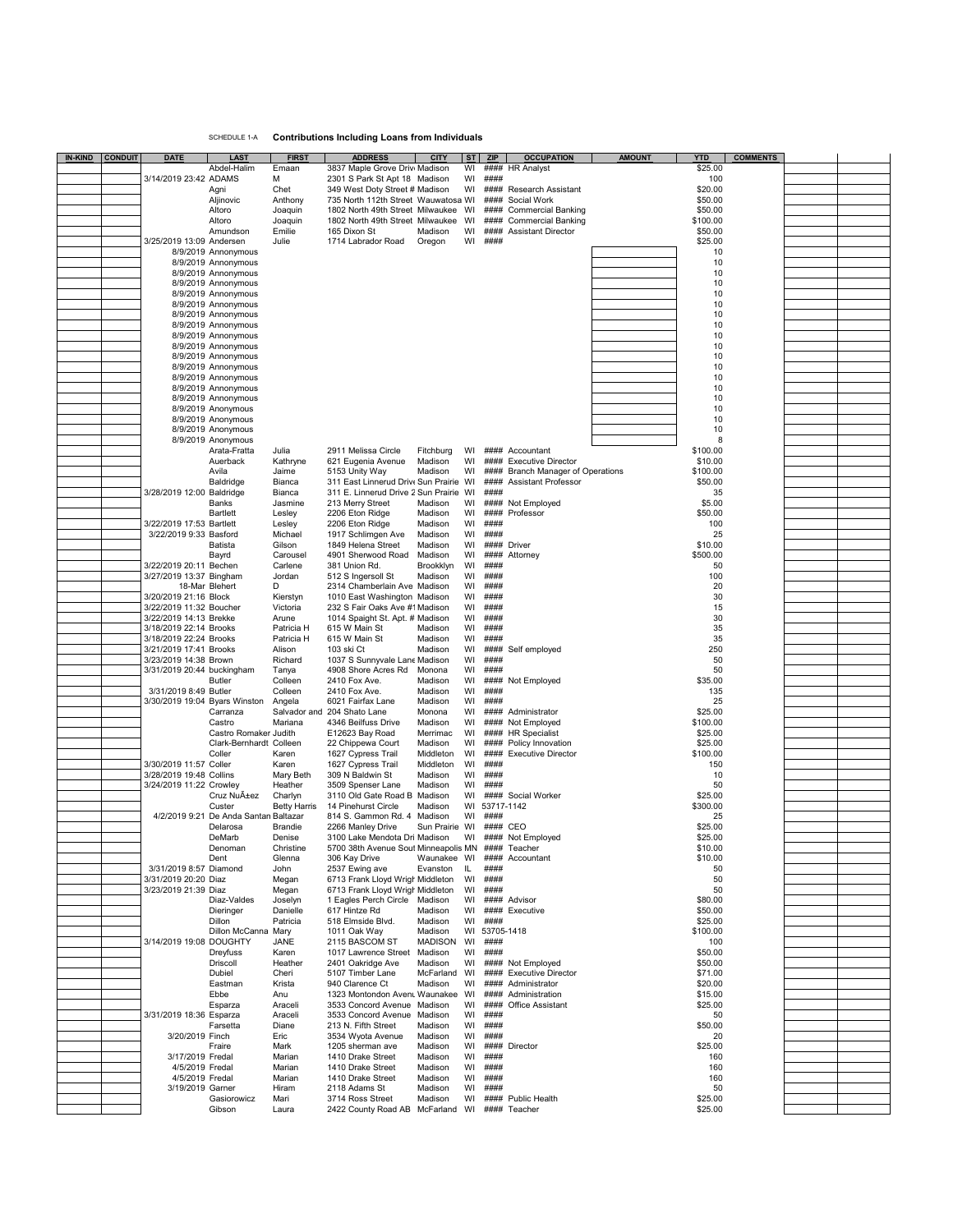|  | 3/22/2019 9:16 Gillhouse                             |                                             | Cecilia              | 8301 Flagstone Drive A Madison                                               |                           | WI       | ####          |                                             | 10                  |  |
|--|------------------------------------------------------|---------------------------------------------|----------------------|------------------------------------------------------------------------------|---------------------------|----------|---------------|---------------------------------------------|---------------------|--|
|  |                                                      | Gittleman                                   | Suzanne              | 5814 Hempsted Road Madison                                                   |                           | WI       | 53711-3415    |                                             | \$50.00             |  |
|  | 3/20/2019 19:58 Goldman                              |                                             | Ruthir               | 535 s Owen drive                                                             | Madison                   | WI       | ####          |                                             | 15                  |  |
|  | 3/18/2019 9:48 Gombar                                |                                             | Melissa              | 1812 W Lawn Ave                                                              | Madison                   | WI       | ####          |                                             | 25                  |  |
|  |                                                      | Gonzalez                                    | Sergio               | 1035 W. Van Buren St. Chicago                                                |                           | IL.      |               | #### Professor                              | \$40.00             |  |
|  |                                                      | Gramling                                    | Jonathan             | 303 Whispering Pines V Fitchburg                                             |                           | WI       |               | #### Publisher & Editor                     | \$193.10            |  |
|  | 3/17/2019 12:22 Grau                                 |                                             | Bryan                | 1002 Severson Drive Madison                                                  |                           | WI       | ####          |                                             | 50                  |  |
|  |                                                      | Gray                                        | Anthony              | 7129 Countrywood Lan Madison                                                 |                           | WI       |               | #### Ethicist                               | \$500.00            |  |
|  |                                                      | Guerrero                                    | Julio                | 3419 West Pierce Stree Milwaukee WI                                          |                           |          |               | #### Finance                                | \$10.00             |  |
|  | 3/31/2019 14:59 Gurtner                              |                                             | Jill                 | 7943 Stagecoach Road Cross Plain: WI                                         |                           |          | ####          |                                             | 50                  |  |
|  |                                                      | Guse                                        | Paula                | 521 Caromar Drive                                                            | Madison                   | WI       | ####          |                                             | \$10.00             |  |
|  | 3/26/2019 15:56 Hadidian                             |                                             | Beatrice             | 1212 Jenifer Street #1 Madison                                               |                           | WI       | ####          |                                             | 50                  |  |
|  | 3/24/2019 1:29 Harris                                |                                             | Samantha             | 35 spring street                                                             | Millis                    | МA       | 2054          |                                             | 25                  |  |
|  | 4/1/2019 11:47 Haukeness                             |                                             | Z!                   | 4536 South 2nd Street Louisville<br>4626 Prairie Fire Ct                     | De Forest                 | KY<br>WI | ####<br>####  |                                             | 50<br>10            |  |
|  | 3/28/2019 11:49 Hernandez<br>4/1/2019 10:50 Herrera  |                                             | Armando<br>Karen     | 9H Golf Course Rd                                                            | Madison                   | WI       | ####          |                                             | 50                  |  |
|  |                                                      | Hillson                                     | Erin                 | 2813 Warner Street                                                           | Madison                   | WI       | #### Hr       |                                             | \$25.00             |  |
|  |                                                      | Hinahara                                    | Gabrielle            | 5318 Hoboken Road                                                            | Madison                   | WI       |               | #### Youth Worker                           | \$25.00             |  |
|  |                                                      | Hoffert                                     | David                | 2006 Monroe Street                                                           | Madison                   | WI       |               | 53711 Technical Trainer                     | \$100.00            |  |
|  |                                                      | 18-Mar Hollander                            | Phillip              | 2137 Charbourne Ave                                                          | Madison                   | WI       | ####          |                                             | \$100.00            |  |
|  | 3/31/2019 16:46 Hooker                               |                                             | Ana                  | 15 S Broom St apt 205 Madison                                                |                           | WI       | ####          |                                             | 100                 |  |
|  |                                                      | Hornung                                     | Melissa              | 2134 West Lawn Ave.                                                          | Madison                   | WI       |               | #### Not Employed                           | \$50.00             |  |
|  |                                                      | Howard                                      | Kris                 | 3302 Ridgeway Ave                                                            | Madison                   | WI       |               | #### teacher                                | \$25.00             |  |
|  |                                                      | Hoyer                                       | Joan                 | 2418 Center Ave.                                                             | Madison                   | WI       |               | #### Not Employed                           | \$50.00             |  |
|  |                                                      | Hrovat                                      | Jeanne               | 317 Falles Court                                                             | Madison                   | WI       | ####          |                                             | \$100.00            |  |
|  | 3/19/2019 10:48 Hurckes Dwyer                        |                                             | Lorrie               | 2336 Superior Street                                                         | Madison                   | WI       | ####          |                                             | 25                  |  |
|  |                                                      | Ibarra<br>Ibarra                            | Armando<br>Tania     | 4126 Green Avenue<br>718 Remington Way                                       | Madison<br>Sun Prairie WI | WI       |               | #### Educator<br>53590 Finance professional | \$70.00<br>\$50.00  |  |
|  | 3/30/2019 12:47 Ibarra                               |                                             | Veronica             | 5325 Frosty Lane                                                             | Madison                   | WI       | ####          |                                             | 50                  |  |
|  |                                                      | Incitti                                     | Julie                | 24 N Baldwin St                                                              | Madison                   | WI       |               | #### Education                              | \$50.00             |  |
|  |                                                      | Individual \$5 Donations for Coloring Books |                      |                                                                              |                           |          |               |                                             | \$288.00            |  |
|  |                                                      | Individual \$5 Donations for Post Cards     |                      |                                                                              |                           |          |               |                                             |                     |  |
|  |                                                      | Individual \$5 Donations for Post Cards     |                      |                                                                              |                           |          |               |                                             | \$225.00            |  |
|  |                                                      | Inzeo                                       | Paula                | 1418 Rae Lane                                                                | Madison                   | WI       |               | #### Public Health Worker                   | \$25.00             |  |
|  |                                                      | Jacob                                       | Gail                 | 2320 Eton Ridge                                                              | Madison                   | WI       | 53726-5306    |                                             | \$100.00            |  |
|  |                                                      | Jeannette                                   | Allen                | 4199 Bruns Avenue                                                            | Madison                   | WI       |               | #### Organizer                              | \$10.00             |  |
|  |                                                      | Jenkins                                     | Josh                 | 2609 Country Rose Ct                                                         |                           | WI       |               | #### Mechanic                               | \$25.00             |  |
|  |                                                      | Johnson                                     | Jaimes               | 4221 Sunset Ridge                                                            | Cottage Grc WI            |          |               | 53527 Community Engagement                  | \$100.00            |  |
|  | 3/17/2019 17:38 Joseph                               |                                             | Drew                 | 4814 Holiday Dr                                                              | Madison                   | WI       | ####          |                                             | 50                  |  |
|  | 3/21/2019 16:03 Kanke<br>4/5/2019 Kato               |                                             | Joseph               | 4721 Maher Ave                                                               | Madison                   | WI<br>WI | ####<br>####  |                                             | 20                  |  |
|  |                                                      | Katz                                        | Sharyl<br>Donald     | 206 E Winnequah Roac Madison<br>2116 Jefferson St                            | Madison                   | WI       |               | #### Not Employed                           | 100<br>\$1,000.00   |  |
|  |                                                      | Kazanski                                    | Claude               | 2233 West Lawn Avent Madison                                                 |                           | WI       | ####          |                                             | \$50.00             |  |
|  |                                                      | Kendall                                     | Jessi                | 837 Northland Drive                                                          | Madison                   | WI       |               | #### Registered Nurse                       | \$25.00             |  |
|  |                                                      | Kesling                                     | Amy                  | 2810 Commercial Ave                                                          | Madison                   | WI       | ####          | <b>Operations Director</b>                  | \$25.00             |  |
|  |                                                      | Ketcham                                     | Linda                | 813 Flora Lane                                                               | Madison                   | WI       |               | #### Social Services                        | \$50.00             |  |
|  | 3/31/2019 16:39 Ketcham                              |                                             | Linda                | 813 Flora Lane                                                               | Madison                   | WI       | ####          |                                             | 100                 |  |
|  | 3/30/2019 12:20 Knezevic                             |                                             | Anne                 | 28 Heritage Cir. #7                                                          | Madison                   | WI       | ####          |                                             | 30                  |  |
|  |                                                      | Krantz                                      | Becca                | 2116 Jefferson Street                                                        | Madison                   | WI       |               | #### Professor                              | \$250.00            |  |
|  |                                                      | Lashley                                     | Yovel                | 2702 Milwaukee Street Madison                                                |                           | WI       | ####          |                                             | \$10.00             |  |
|  |                                                      | Lavendel                                    | Brian                | 2302 Center Avenue                                                           | Madison                   | WI       |               | #### Apartment Manager                      | \$100.00            |  |
|  |                                                      | Lavendel                                    | Brian                | 2302 Center Ave.                                                             | Madison                   | WI       |               | #### Apartment manager                      | \$200.00            |  |
|  |                                                      | Lee                                         | Garrett              | 1607 Jefferson Street # Madison                                              |                           | WI       |               | #### Community Organizer                    | \$10.00             |  |
|  | 3/26/2019 22:55 Lesondak<br>3/22/2019 9:25 Lieberman |                                             | Audrey<br>Noah       | 1219 Spaight Street<br>6315 Quarry Vista Dr A Fitchburg                      | Madison                   | WI<br>WI | ####<br>####  |                                             | 35<br>20            |  |
|  |                                                      | Litovsky                                    | Ruth                 | 1836 Summit Avenue                                                           | Madison                   | WI       |               | #### Professor                              | \$300.00            |  |
|  | 3/30/2019 15:15 Logan                                |                                             | Wren                 | 6401 Offshore Drive Ap Madison                                               |                           | WI       |               | #### Psychiatrist                           | 300                 |  |
|  |                                                      | Loumos                                      | Dean                 | 2724 Milwaukee St                                                            | Madison                   | WI       |               | #### Not Employed                           | \$30.00             |  |
|  | 3/11/2019 23:43 Luebbert                             |                                             | Anthony              | 606 Copeland                                                                 | Madison                   | WI       | ####          |                                             | 3                   |  |
|  |                                                      | Lussenden                                   | Michael              | 108 Kensington Lane                                                          | Waunakee                  | WI       |               | #### Instructor                             | \$50.00             |  |
|  | 3/24/2019 13:46 Lussenden                            |                                             | Michael              | 108 Kensington Lane                                                          | Waunakee WI               |          | ####          |                                             | 50                  |  |
|  |                                                      | Lust                                        | Kristy               | 6833 Chester Drive Apt Madison                                               |                           | WI       |               | #### Translator                             | \$25.00             |  |
|  |                                                      | Mac                                         | Molli                | 2412 Burgundy Street New Orlean LA                                           |                           |          |               | #### Analyst                                | \$25.00             |  |
|  |                                                      | Manly                                       | Paul                 | 10 Pelham Court                                                              | Madison                   | WI       |               | 53713 Software Engineer                     | \$250.00            |  |
|  |                                                      | Marchant                                    | Angela               | 3801 Dawes St                                                                | Madison                   | WI       |               | 53714 Physician                             | \$25.00             |  |
|  |                                                      | Martin<br>Maurer                            | Arvina               | 4901 Waukesha St                                                             | Madison                   | WI       |               | #### Chief Communications Officer           | \$25.00             |  |
|  |                                                      | McAllister                                  | Leslie               | Amelia Royko 509 S. Baldwin Street # Madison<br>100 Lakewood Gardens Madison |                           | WI       | WI 53703-4372 | #### Social Worker                          | \$20.00<br>\$25.00  |  |
|  |                                                      | McCauley                                    | Timothy              | 6000 Harvest Hill Road Madison                                               |                           | WI       | ####          |                                             | \$100.00            |  |
|  |                                                      | McGraw                                      | Rachel               | 1174 E. Singer Cir                                                           | Milwaukee                 | WI       |               | #### Student                                | \$50.00             |  |
|  | 3/24/2019 23:04 McKinney de Ro Maxine                |                                             |                      | 418 N. Baldwin Street Madison                                                |                           | WI       | ####          |                                             | 50                  |  |
|  |                                                      | McMurray                                    | Margaret             | 454 Sidney Street                                                            | Madison                   | WI       | ####          |                                             | \$50.00             |  |
|  |                                                      | Miller                                      | Fratney              | 123 W. Washington Av Madison                                                 |                           | WI       |               | 53703 Attorney                              | \$100.00            |  |
|  |                                                      | Miller                                      | Annette              | 2 Abilene Ct                                                                 | madison                   | WI       |               | #### Consultant                             | \$50.00             |  |
|  | 4/3/2019 9:50 Miller                                 |                                             | Annette              | 2 Abilene Court                                                              | Madison                   | WI       | ####          |                                             | 150                 |  |
|  | 3/23/2019 19:24 Milward                              |                                             | Greg                 | 4308 N Ocotillo Canyon Tucson                                                |                           | ΑZ       | ####          |                                             | 25                  |  |
|  |                                                      | Mireles                                     | Oscar                | 4350 Clover Ct.                                                              | Madison                   | WI       |               | #### Administrator                          | \$188.00            |  |
|  | 8/9/2019 Moore                                       | Morales Michael Sandy                       | Eddie                | 305 Alton Dr.                                                                | Green Bay WI              | WI       | #### CEO      | Consultant                                  | \$200.00<br>\$40.00 |  |
|  | 3/31/2019 1:42 Morris                                |                                             | Mario                | 5033 Sudbury Way                                                             | Madison<br>MADISON WI     |          | ####          |                                             | 50                  |  |
|  |                                                      | Morrison                                    | Anne                 | 1933 Keyes Avenue                                                            | Madison                   | WI       | ####          |                                             | \$25.00             |  |
|  | 4/5/2019 Morton                                      |                                             | Marianne             | 610 Schiller Court                                                           | Madison                   | WI       |               | #### Retired                                | 100                 |  |
|  |                                                      | Muenich                                     | Joseph               | 806 W. Olin Avenue                                                           | Madison                   | WI       | 53715-2511    |                                             | \$20.00             |  |
|  | 3/28/2019 16:42 Nass Saqqaf                          |                                             | Tariq & Heidi        | 1048 Spaight Street                                                          | Madison                   | WI       | ####          |                                             | 25                  |  |
|  |                                                      | Neff                                        | Deoborah             | 3433 Crestwood Drive                                                         | Madison                   | WI       |               | #### Business Owner                         | \$500.00            |  |
|  |                                                      | Nelson                                      | Douglas              | 9549 Lee Valley Rd                                                           | Blanchardvi WI            |          |               | #### retired                                | \$350.00            |  |
|  |                                                      | Neuschel                                    | Kim                  | 415 Ludington Ave                                                            | Madison                   | WI       |               | #### Public Health Nurse                    | \$75.00             |  |
|  |                                                      | Newmann                                     | Joy                  | 741 Jenifer Street                                                           | Madison                   | WI       |               | 53703 Retired                               | \$280.00            |  |
|  |                                                      | 4/5/2019 Newmann                            | Joy                  | 741 Jenifer Street                                                           | Madison                   | WI       |               | 53703 Retired                               | 780                 |  |
|  |                                                      | Neylon                                      | Sharon               | 10 S. Rock Rd                                                                | Madison                   | WI<br>WI | ####          | #### Community Manager                      | \$25.00             |  |
|  | 4/1/2019 0:29 Nunez<br>3/23/2019 14:54 Nunez         |                                             | Elizabeth<br>Ismalis | 1317 Tompkins Dr. Unit Madison<br>2423 W. Lunt                               | Chicago                   | IL.      | ####          |                                             | 25<br>25            |  |
|  |                                                      | O'Callaghan                                 | Beth                 | 2202 Commonwealth A Madison                                                  |                           | WI       |               | #### Editor                                 | \$100.00            |  |
|  |                                                      | O'Leary                                     | Susan                | 2220 West Lawn Avent Madison                                                 |                           | WI       |               | #### Not Employed                           | \$25.00             |  |
|  |                                                      | Obear                                       | Kathy                | 5378 Trenton Street                                                          | Denver                    | CO       |               | #### Consultant                             | \$100.00            |  |
|  |                                                      | Obear                                       | Kathy                | 5378 Trenton Street                                                          | Denver                    |          |               | CO #### consultant                          | \$200.00            |  |
|  |                                                      |                                             |                      |                                                                              |                           |          |               |                                             |                     |  |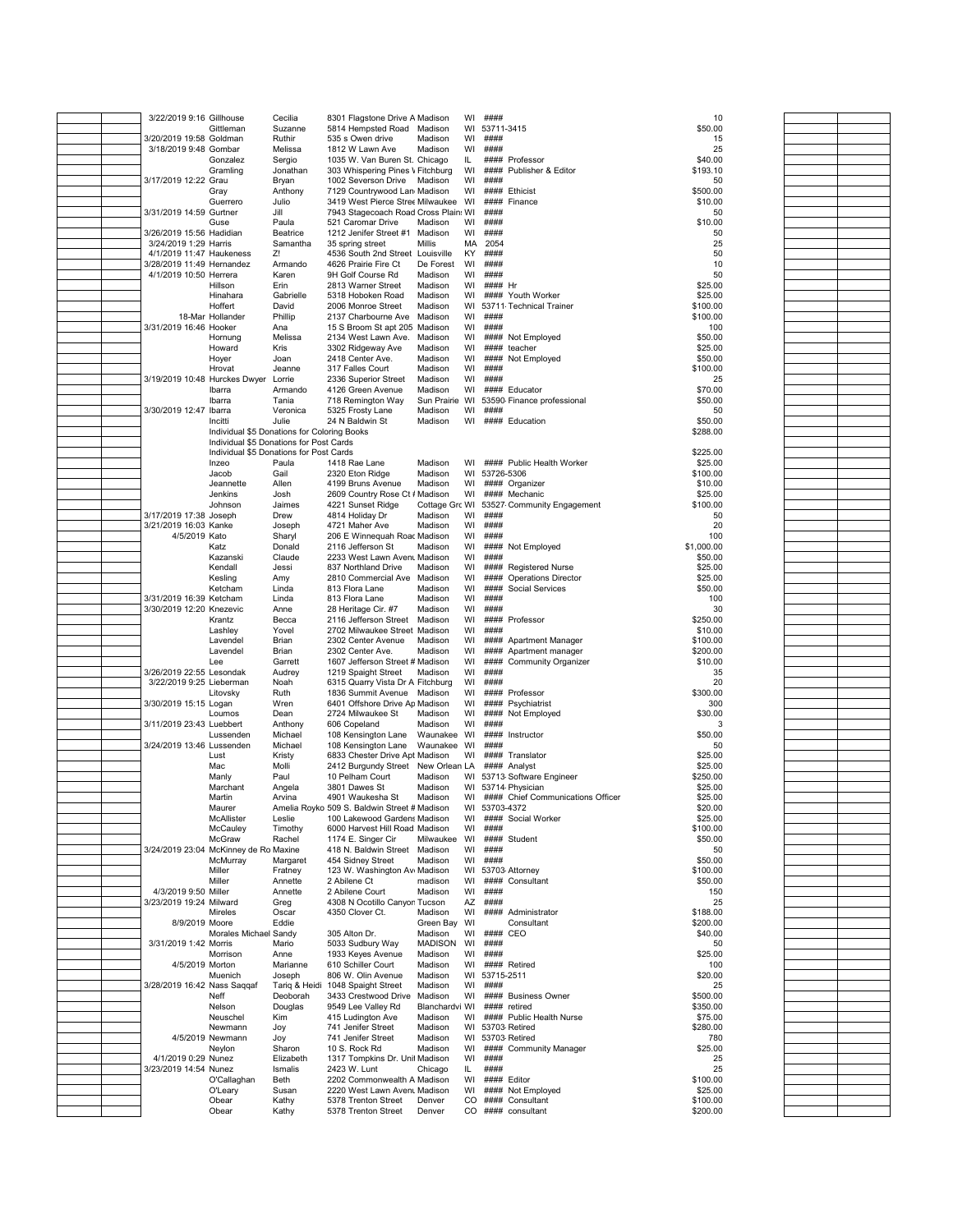|  |                                                    | Odonnell                         | Laurie               | 3001 Triverton Pike Dr , Fitchburg                            |                        | WI       | ####          | <b>Training Instructor</b>               | \$25.00            |                                      |  |
|--|----------------------------------------------------|----------------------------------|----------------------|---------------------------------------------------------------|------------------------|----------|---------------|------------------------------------------|--------------------|--------------------------------------|--|
|  |                                                    | Olivarez                         | Aissa                | 4710 Regent Street #82 Madison                                |                        | WI       | ####          | Attorney                                 | \$75.00            |                                      |  |
|  |                                                    | Olson                            | Michelle             | 1 Kresteller Circle                                           | Madison                | WI       | ####          | Not Employed                             | \$30.00            |                                      |  |
|  | 3/29/2019 14:19 Ordaz                              |                                  | Bethany              | 13 Cavendish Ct                                               | Madison                | WI       | ####          |                                          | 100                |                                      |  |
|  |                                                    | Ouk                              | Saren                | 5205 Raymond Rd                                               | Madison                | WI       |               | #### caterer                             | \$10.00            |                                      |  |
|  |                                                    | Ouradnik                         | Carrie               | 5706 Russett Rd #4                                            | Madison                | WI       | ####          | Financial examiner                       | \$25.00            |                                      |  |
|  | 3/31/2019 0:29 Parmentier                          | Page                             | Juliet<br>Gen        | 2137 Chadbourne Ave. Madison<br>2922 Milwaukee street Madison |                        | WI<br>WI | ####<br>####  |                                          | \$100.00<br>25     |                                      |  |
|  | 3/14/2019 18:49 Peerenboom                         |                                  |                      | Tim and Kristi 1610 Deerwood Dr.                              | Madison                | WI       | ####          |                                          | 50                 |                                      |  |
|  | 3/26/2019 21:32 Peterson                           |                                  |                      | Leslie Amster 2450 Upham Street                               | Madison                | WI       | ####          |                                          | 50                 |                                      |  |
|  |                                                    | Peyton-Caire                     | Lisa                 | 7856 Wood Reed Drive Madison                                  |                        | WI       |               | 53719 Non-Profit CEO                     | \$50.00            |                                      |  |
|  |                                                    | Pfortner                         | Carola               | 6925 Carnwood Road                                            | Madison                | WI       |               | #### Faculty                             | \$50.00            |                                      |  |
|  |                                                    | Piotrowski                       | Eric                 | 213 N. Fifth Street                                           | Madison                | WI       |               | #### HS English Teacher                  | \$50.00            |                                      |  |
|  |                                                    | Podesta<br>Porto                 | Eugenia<br>Roosevelt | 3041 Bradbury Road<br>824 Lewis Court                         | Madison                | WI<br>WI | #### NGO      |                                          | \$90.00            |                                      |  |
|  |                                                    | Prescott                         | Lashunda             | 6411 Bridge Rd Apt 104 Madison                                | Madison                | WI       | ####<br>####  | Not Employed<br><b>Tech Docs Manager</b> | \$25.00<br>\$25.00 |                                      |  |
|  |                                                    | Pressman                         | Jennifer             | 1133 Rutledge St.                                             | Madison                | WI       | ####          | Development Specialist                   | \$255.00           |                                      |  |
|  |                                                    | Pressman                         | Jennifer             | 1133 Rutledge St.                                             | Madison                | WI       | ####          | Development Specialist                   | \$565.23           |                                      |  |
|  | 3/31/2019 23:23 Pressman                           |                                  | Jenny                | 1133 Rutledge St.                                             | Madison                | WI       | ####          |                                          | 708.23             |                                      |  |
|  |                                                    | Punwar                           | Alissa               | 1114 Lake Court                                               | Madison                | WI       | ####          | Teacher                                  | \$5.00             |                                      |  |
|  | 3/23/2019 15:19 Quella                             |                                  | Lu Ann               | 10 Norwalk Cir                                                | Madison                | WI       | ####          |                                          | 200                |                                      |  |
|  | 3/22/2019 22:16 Ralyn                              | Ralyn                            | Jessica<br>Becki     | 2379 Kathleen St<br>2379 Kathleen Ave.                        | Fitchburg<br>Fitchburg | WI<br>WI | ####          | #### Regulatory Intelligence Manager     | \$25.00<br>100     |                                      |  |
|  |                                                    | Ravelo                           | Laurel               | 1717 Fish Hatchery Ro: Madison                                |                        | WI       |               | #### School Counselor                    | \$25.00            |                                      |  |
|  | 3/31/2019 23:44 Rhodes-Conway Satya                |                                  |                      | 2642 Hoard St.                                                | Madison                | WI       | 53704-4870    |                                          | 25                 |                                      |  |
|  | 3/30/2019 7:33 Rico-McKeen                         |                                  | Olivia               | 2029 Jenifer St #1                                            | Madison                | WI       | ####          |                                          | 10                 |                                      |  |
|  |                                                    | Ritcherson                       | Rod                  | 4022 Dolphin Drive                                            | Madison                | WI       |               | #### Marketing                           | \$100.00           |                                      |  |
|  |                                                    | River                            | Cathy                | 2976 Triverton Pike Dr. Madison                               |                        | WI       |               | #### Therapist                           | \$30.00            |                                      |  |
|  | 3/15/2019 11:01 Robins                             | Roberts                          | Cory<br>Celeste L.   | 5305 Arapahoe Lane<br>406 Elmside Blvd.                       | Madison<br>Madison     | WI<br>WI | ####          | 53704 Firefighter                        | \$100.00<br>50     |                                      |  |
|  | 4/1/2019 22:42 Rodgers                             |                                  | Lizette              | 408 20th Street                                               | Springfield            | OR       | ####          |                                          | 50                 |                                      |  |
|  |                                                    | Rodrigues                        | Guta                 | 2413 Stuart Court                                             | Madison                | WI       | ####          | Nurse                                    | \$100.00           |                                      |  |
|  |                                                    | Rodrigues                        | Guta                 | 2413 Stuart Court                                             | Madison                | WI       | ####          | Nurse                                    | \$200.00           |                                      |  |
|  | 3/31/2019 5:38 Rodrigues                           |                                  | Guta                 | 2413 Stuart Court                                             | Madison                | WI       | ####          |                                          | 500                |                                      |  |
|  |                                                    | Romo                             | Carrie               | 1424 Guthrie Avenue                                           | Des Moines IA          |          |               | #### Educator                            | \$25.00            |                                      |  |
|  |                                                    | Rudd                             | Hedi                 | 407 South Livingston St Madison                               |                        | WI       | ####          | Director                                 | \$25.00            |                                      |  |
|  | 4/1/2019 8:40 Sabalones<br>3/22/2019 12:25 Salinas |                                  | Katie                | 2023 Frisch Road<br>3219 Forest Run Court Madison             | Madison                | WI<br>WI | ####<br>####  |                                          | 10<br>15           |                                      |  |
|  |                                                    | Sandoval                         | Angelica<br>Nicole   | 8430 Market Street apt Middleton                              |                        | WI       |               | #### College Professional                | \$5.00             |                                      |  |
|  |                                                    | Saqqaf                           | Tariq                | 1048 Spaight St                                               | Madison                | WI       | ####          | Equity & Inclusion                       | \$35.00            |                                      |  |
|  | 3/17/2019 Schachter                                |                                  | Rebecca              | 509 Ludington Avenue Madison                                  |                        | WI       | ####          |                                          | 30                 |                                      |  |
|  |                                                    | Schoenberg                       | Jingor               | 2257 Fox Avenue                                               | Madison                | WI       | ####          |                                          | \$10.00            |                                      |  |
|  | 3/29/2019 19:37 Seiden-Thomas Kathleen             |                                  |                      | 2232 West Lawn Ave                                            | Madison                | WI       | ####          |                                          | 100                |                                      |  |
|  |                                                    | Seigel                           | Ben                  | 3817 Clover Ln                                                | Madison                | WI       | ####          | <b>Marketing Manager</b>                 | \$10.00            |                                      |  |
|  | 3/26/2019 13:55 Seigel                             | Shatz                            | Ben<br>Sarah         | 3817 Clover Ln<br>1814 Sheridan Drive                         | Madison<br>Madison     | WI<br>WI | ####          | #### Social Worker                       | 10<br>\$25.00      |                                      |  |
|  |                                                    | Shiffrin                         | Eva                  | 109 N 6th St                                                  | Madison                | WI       |               | #### Lawyer                              | \$50.00            |                                      |  |
|  | 3/31/2019 12:15 Singletary                         |                                  | Andrea               | 3706 DRUMLIN LN                                               | <b>MADISON</b>         | WI       | ####          |                                          | 25                 |                                      |  |
|  |                                                    | Soulier                          | Nicole               | 4514 Mallory Circle                                           | Madison                | WI       | ####          | <b>Effectiveness Coordinator</b>         | \$5.00             |                                      |  |
|  | 3/24/2019 14:25 Stein                              |                                  | Steven               | 6925 Carnwood Road                                            | Madison                | WI       | ####          |                                          | 100                |                                      |  |
|  |                                                    | Stenson                          | Alia                 | 1607 Jefferson Street # Madison                               |                        | WI       |               | #### City Administrator                  | \$10.00            |                                      |  |
|  |                                                    | Stevenson                        | Alia                 | 493 Crescendo Drive                                           | Sun Prairie WI         |          |               | #### Supervisor                          | \$50.00            |                                      |  |
|  |                                                    | Stewart<br>Strader               | Tracy<br>Thomas      | 1218 Nevada Road<br>6110 Mulberry Circle                      | Madison<br>Madison     | WI<br>WI | 53704-1758    | #### Vice President                      | \$25.00<br>\$25.00 |                                      |  |
|  |                                                    | Sullivan                         | Natasha              | 4613 Maher Ave                                                | Madison                | WI       |               | #### Teacher                             | \$50.00            |                                      |  |
|  | 3/19/2019 0:10 Sullivan                            |                                  | Hawk                 | 4613 Maher Ave                                                | Maher                  | WI       | ####          |                                          | 150                |                                      |  |
|  |                                                    | Thorneberg                       | Erica                | 602 Gately Terrace                                            | Madison                | WI       | ####          |                                          | \$10.00            |                                      |  |
|  |                                                    | Tomko                            | Patrick              | 6123 Sun Valley Parkw: Oregon                                 |                        | WI       |               | #### Firefighter                         | \$25.00            |                                      |  |
|  |                                                    | Tucci                            | Elizabeth            | 4513 Camden Road                                              | Madison                | WI       | 53716-1746    |                                          | \$80.00            |                                      |  |
|  |                                                    | Vidaver                          | Regina               | 2314 Chamberlain Ave. Madison                                 |                        | WI       | ####          |                                          | \$20.00            |                                      |  |
|  |                                                    | Villalpando<br>Wagner            | Yesenia              | 464 Primrose Lane<br>Roland Richar 739 Jenifer Street         | Madison<br>Madison     | WI       | WI 53703-3530 | #### Service Coordinator                 | \$25.00<br>\$25.00 |                                      |  |
|  |                                                    | Wallace                          | Geoffrey             | 5905 Hammersley Roac Madison                                  |                        | WI       | ####          |                                          | \$20.00            |                                      |  |
|  |                                                    | Warren                           | Asly                 | 1862 Fisher Street                                            | Madison                | WI       |               | #### Coordinator                         | \$5.00             |                                      |  |
|  |                                                    | Waters                           | Eliza                | 110 Alden Drive                                               | Madison                | WI       |               | #### Writer                              | \$70.00            |                                      |  |
|  |                                                    | 4/5/2019 Wells Print and Digital |                      | PO Box 1744                                                   | Madison                | WI       | ####          |                                          |                    | this was a refund for an overpayment |  |
|  | 3/26/2019 16:50 Williams                           | Williams                         | Lucy                 | 129 N. Franklin St. Apt Madison                               |                        | WI       |               | #### Nanny                               | \$20.00            |                                      |  |
|  |                                                    | Winkler                          | Justin<br>Lawrence   | 4905 Buckeye Road Madison<br>5306 Loruth Ter                  | Madison                |          | WI ####       | WI 53711 Not Employed                    | 20<br>\$100.00     |                                      |  |
|  |                                                    | Winnle-Wagner                    | Rachelle             | 2334 West Lawn Avent Madison                                  |                        | WI       | ####          |                                          | \$30.00            |                                      |  |
|  |                                                    | Winston                          | Johnny               | 502 Traveler Lane                                             | Madison                | WI       |               | #### Firefighter                         | \$50.00            |                                      |  |
|  |                                                    | Wolf                             | Wenona               | 2624 Monroe St                                                | Madison                | WI       |               | #### Nonprofit                           | \$10.00            |                                      |  |
|  |                                                    | Wolking                          | Jane                 | 733 Jenifer Street                                            | Madison                |          | WI 53703-3530 |                                          | \$45.00            |                                      |  |
|  |                                                    | Wongkity                         | Pathoomaln           | 1714 Northport Drive #: Madison                               |                        | WI       |               | 53704 Program Manager                    | \$50.00            |                                      |  |
|  |                                                    | Woods<br>World                   | Briana<br>Amanda     | 1114 Pontiac Trail<br>825 Jupiter Drive #117 Madison          | Madison                | WI<br>WI |               | #### Manager<br>#### Not Employed        | \$5.00<br>\$5.00   |                                      |  |
|  |                                                    | Wright                           | Craig                | 2591 Norwich Street                                           | Madison                | WI       |               | #### Retired                             | \$100.00           |                                      |  |
|  |                                                    | Yunis                            | Caitlin              | 2609 Country Rose Cou Madison                                 |                        | WI       | ####          |                                          | \$60.00            |                                      |  |
|  | 4/2/2019 21:10 Zamarripa                           |                                  | JoCasta              | P.O. Box 1481                                                 | Milwaukee WI           |          | ####          |                                          | 100                |                                      |  |
|  | 3/23/2019 14:40 Zimmick                            |                                  | Charis               | 5405 Sandhill Drive                                           | Middleton              |          | $W1$ ####     |                                          | 95                 |                                      |  |
|  |                                                    |                                  |                      |                                                               |                        |          |               |                                          |                    |                                      |  |
|  |                                                    | Individual<br>donations\$3-5 for |                      |                                                               |                        |          |               |                                          |                    |                                      |  |
|  |                                                    | 03/18/19 coloring books          |                      |                                                               |                        |          |               |                                          | 268.00<br>\$       |                                      |  |
|  |                                                    |                                  |                      | 2/23/2020 Kujichagulia Madison Center for Self-Determiniation |                        |          | Refund        |                                          | 50.00 refund<br>\$ |                                      |  |
|  |                                                    |                                  |                      |                                                               |                        |          |               |                                          |                    |                                      |  |
|  |                                                    |                                  |                      |                                                               |                        |          |               |                                          |                    |                                      |  |
|  |                                                    |                                  |                      |                                                               |                        |          |               |                                          |                    |                                      |  |
|  |                                                    |                                  |                      |                                                               |                        |          |               |                                          |                    |                                      |  |
|  |                                                    |                                  |                      |                                                               |                        |          |               |                                          |                    |                                      |  |
|  |                                                    |                                  |                      |                                                               |                        |          |               |                                          |                    |                                      |  |
|  |                                                    |                                  |                      |                                                               |                        |          |               |                                          |                    |                                      |  |
|  |                                                    |                                  |                      |                                                               |                        |          |               |                                          |                    |                                      |  |
|  |                                                    |                                  |                      |                                                               |                        |          |               |                                          |                    |                                      |  |
|  |                                                    |                                  |                      |                                                               |                        |          |               |                                          |                    |                                      |  |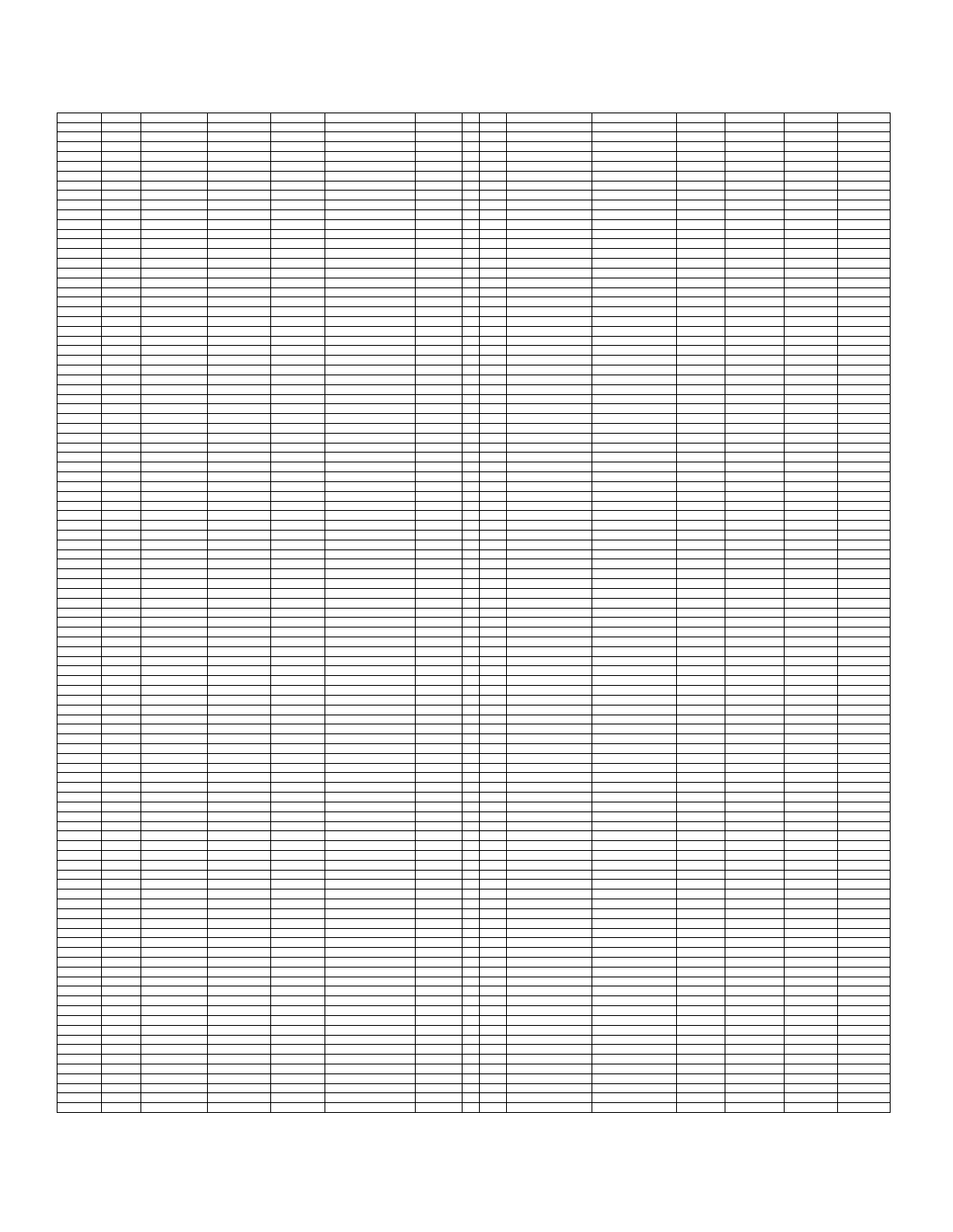|   |  |  |  | $\quad \, \pm$ |  |  |                         |                            |
|---|--|--|--|----------------|--|--|-------------------------|----------------------------|
|   |  |  |  |                |  |  |                         |                            |
|   |  |  |  |                |  |  |                         |                            |
|   |  |  |  |                |  |  |                         |                            |
| Г |  |  |  |                |  |  | the control of the con- | and the state of the state |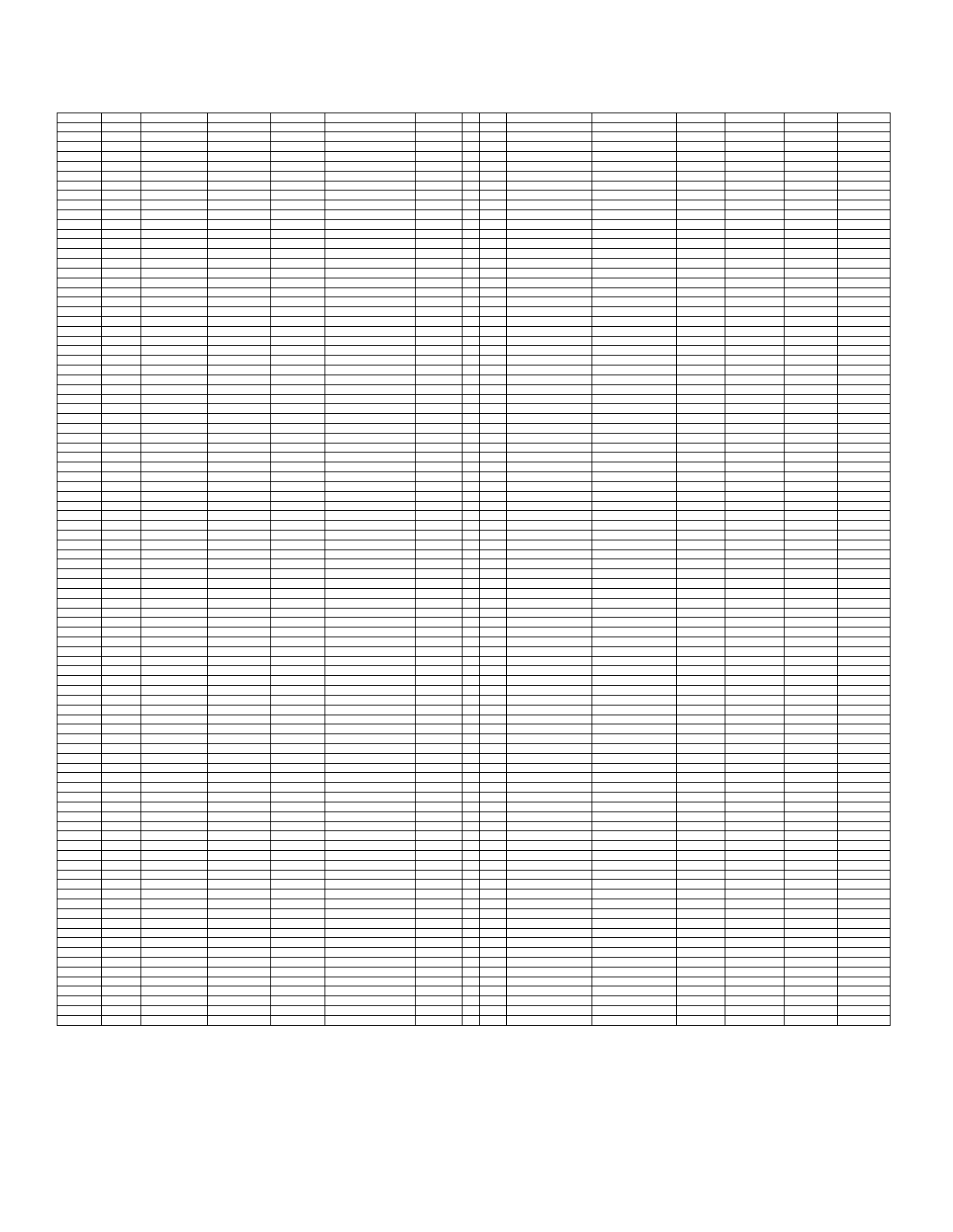|                     | SCHEDULE 2-A              | <b>Gross Expenditures</b> |             |            |                     |                           |                 |  |
|---------------------|---------------------------|---------------------------|-------------|------------|---------------------|---------------------------|-----------------|--|
| <u>IN-KIND DATE</u> | <b>NAME</b>               | <b>ADDRESS</b>            | <b>CITY</b> | $ST$ $ZIP$ | <b>PURPOSE</b>      | <b>AMOUNT</b>             | <b>COMMENTS</b> |  |
|                     | ######## Union Labor News |                           |             |            |                     | \$40.00                   |                 |  |
| ######## Summit     |                           |                           |             |            | Advertising<br>Fees | \$5.00                    |                 |  |
| 30-Nov Summit       |                           |                           |             |            | Fees<br>Fees        | $\overline{5}$<br>\$10.00 |                 |  |
|                     |                           |                           |             |            |                     |                           |                 |  |
|                     |                           |                           |             |            |                     |                           |                 |  |
|                     |                           |                           |             |            |                     |                           |                 |  |
|                     |                           |                           |             |            |                     |                           |                 |  |
|                     |                           |                           |             |            |                     |                           |                 |  |
|                     |                           |                           |             |            |                     |                           |                 |  |
|                     |                           |                           |             |            |                     |                           |                 |  |
|                     |                           |                           |             |            |                     |                           |                 |  |
|                     |                           |                           |             |            |                     |                           |                 |  |
|                     |                           |                           |             |            |                     |                           |                 |  |
|                     |                           |                           |             |            |                     |                           |                 |  |
|                     |                           |                           |             |            |                     |                           |                 |  |
|                     |                           |                           |             |            |                     |                           |                 |  |
|                     |                           |                           |             |            |                     |                           |                 |  |
|                     |                           |                           |             |            |                     |                           |                 |  |
|                     |                           |                           |             |            |                     |                           |                 |  |
|                     |                           |                           |             |            |                     |                           |                 |  |
|                     |                           |                           |             |            |                     |                           |                 |  |
|                     |                           |                           |             |            |                     |                           |                 |  |
|                     |                           |                           |             |            |                     |                           |                 |  |
|                     |                           |                           |             |            |                     |                           |                 |  |
|                     |                           |                           |             |            |                     |                           |                 |  |
|                     |                           |                           |             |            |                     |                           |                 |  |
|                     |                           |                           |             |            |                     |                           |                 |  |
|                     |                           |                           |             |            |                     |                           |                 |  |
|                     |                           |                           |             |            |                     |                           |                 |  |
|                     |                           |                           |             |            |                     |                           |                 |  |
|                     |                           |                           |             |            |                     |                           |                 |  |
|                     |                           |                           |             |            |                     |                           |                 |  |
|                     |                           |                           |             |            |                     |                           |                 |  |
|                     |                           |                           |             |            |                     |                           |                 |  |
|                     |                           |                           |             |            |                     |                           |                 |  |
|                     |                           |                           |             |            |                     |                           |                 |  |
|                     |                           |                           |             |            |                     |                           |                 |  |
|                     |                           |                           |             |            |                     |                           |                 |  |
|                     |                           |                           |             |            |                     |                           |                 |  |
|                     |                           |                           |             |            |                     |                           |                 |  |
|                     |                           |                           |             |            |                     |                           |                 |  |
|                     |                           |                           |             |            |                     |                           |                 |  |
|                     |                           |                           |             |            |                     |                           |                 |  |
|                     |                           |                           |             |            |                     |                           |                 |  |
|                     |                           |                           |             |            |                     |                           |                 |  |
|                     |                           |                           |             |            |                     |                           |                 |  |
|                     |                           |                           |             |            |                     |                           |                 |  |
|                     |                           |                           |             |            |                     |                           |                 |  |
|                     |                           |                           |             |            |                     |                           |                 |  |
|                     |                           |                           |             |            |                     |                           |                 |  |
|                     |                           |                           |             |            |                     |                           |                 |  |
|                     |                           |                           |             |            |                     |                           |                 |  |
|                     |                           |                           |             |            |                     |                           |                 |  |
|                     |                           |                           |             |            |                     |                           |                 |  |
|                     |                           |                           |             |            |                     |                           |                 |  |
|                     |                           |                           |             |            |                     |                           |                 |  |
|                     |                           |                           |             |            |                     |                           |                 |  |
|                     |                           |                           |             |            |                     |                           |                 |  |
|                     |                           |                           |             |            |                     |                           |                 |  |
|                     |                           |                           |             |            |                     |                           |                 |  |
|                     |                           |                           |             |            |                     |                           |                 |  |
|                     |                           |                           |             |            |                     |                           |                 |  |
|                     |                           |                           |             |            |                     |                           |                 |  |
|                     |                           |                           |             |            |                     |                           |                 |  |
|                     |                           |                           |             |            |                     |                           |                 |  |
|                     |                           |                           |             |            |                     |                           |                 |  |
|                     |                           |                           |             |            |                     |                           |                 |  |
|                     |                           |                           |             |            |                     |                           |                 |  |
|                     |                           |                           |             |            |                     |                           |                 |  |
|                     |                           |                           |             |            |                     |                           |                 |  |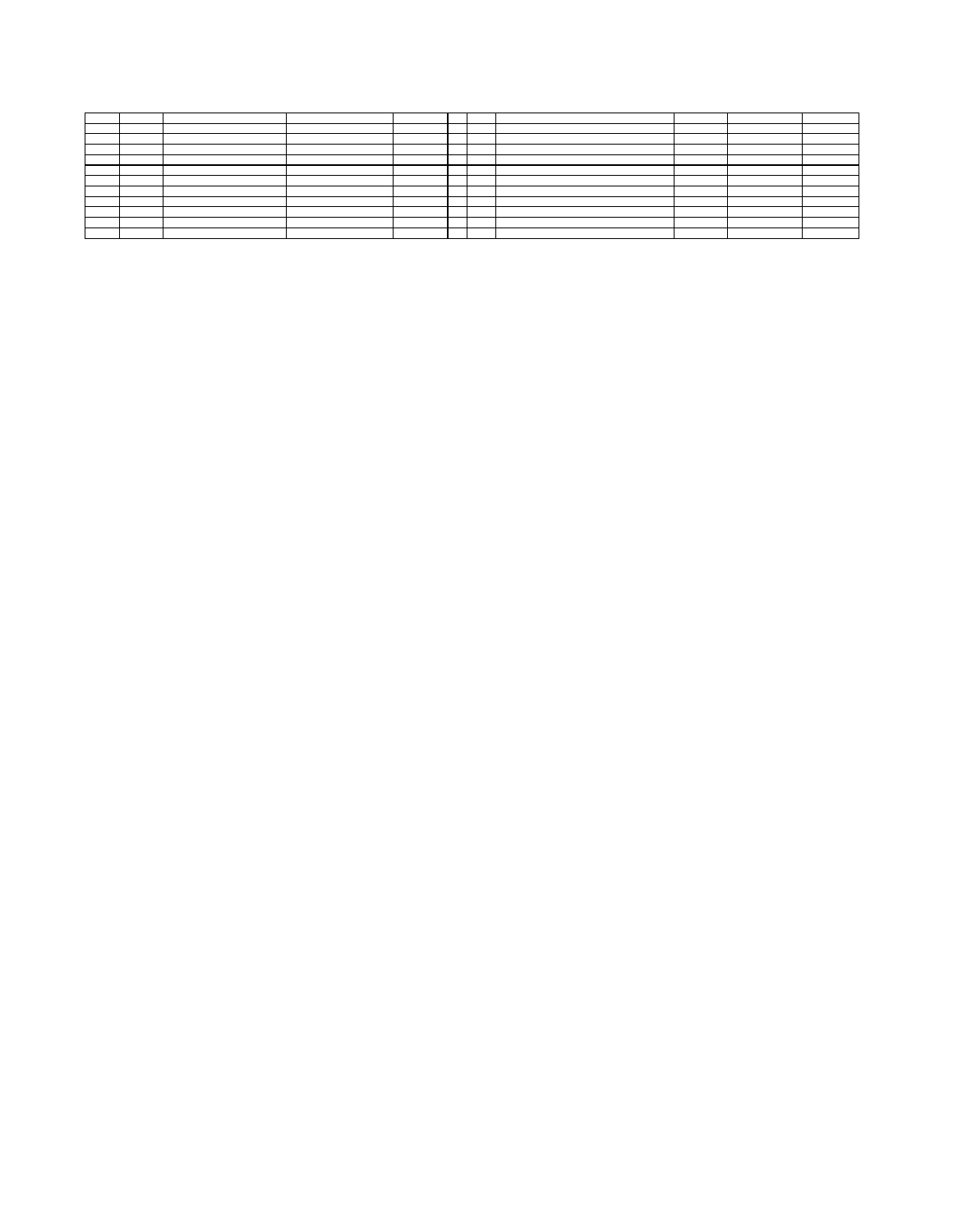## SCHEDULE 2-B **Contributions to Committees**

| $IN-KIND$ | <b>DATE</b> | <b>NAME</b>                                                                  | Ethics ID# ADDRESS<br>PO Box 1481 | <b>CITY</b>                                                                                                          |                             | $\frac{\text{ZIP}}{53201}$ | <b>AMOUNT</b> | <b>YTD</b> | <b>COMMENTS</b> |
|-----------|-------------|------------------------------------------------------------------------------|-----------------------------------|----------------------------------------------------------------------------------------------------------------------|-----------------------------|----------------------------|---------------|------------|-----------------|
|           |             | 4/2/2020 Vote Jocasta                                                        |                                   | Milwaukee                                                                                                            | $rac{\text{ST}}{\text{WI}}$ |                            |               | 200        |                 |
|           |             |                                                                              |                                   |                                                                                                                      |                             |                            |               | 100        |                 |
|           |             | Maia for school board<br>1/2/2020 Satya for Mayor<br>1/16/2020 Joe Maldonado |                                   |                                                                                                                      |                             |                            |               | 48         |                 |
|           |             |                                                                              |                                   |                                                                                                                      |                             |                            |               | 50         |                 |
|           |             |                                                                              |                                   |                                                                                                                      |                             |                            |               |            |                 |
|           |             |                                                                              |                                   |                                                                                                                      |                             |                            |               |            |                 |
|           |             |                                                                              |                                   |                                                                                                                      |                             |                            |               |            |                 |
|           |             |                                                                              |                                   |                                                                                                                      |                             |                            |               |            |                 |
|           |             |                                                                              |                                   |                                                                                                                      |                             |                            |               |            |                 |
|           |             |                                                                              |                                   |                                                                                                                      |                             |                            |               |            |                 |
|           |             |                                                                              |                                   |                                                                                                                      |                             |                            |               |            |                 |
|           |             |                                                                              |                                   |                                                                                                                      |                             |                            |               |            |                 |
|           |             |                                                                              |                                   |                                                                                                                      |                             |                            |               |            |                 |
|           |             |                                                                              |                                   |                                                                                                                      |                             |                            |               |            |                 |
|           |             |                                                                              |                                   |                                                                                                                      |                             |                            |               |            |                 |
|           |             |                                                                              |                                   |                                                                                                                      |                             |                            |               |            |                 |
|           |             |                                                                              |                                   |                                                                                                                      |                             |                            |               |            |                 |
|           |             |                                                                              |                                   |                                                                                                                      |                             |                            |               |            |                 |
|           |             |                                                                              |                                   |                                                                                                                      |                             |                            |               |            |                 |
|           |             |                                                                              |                                   |                                                                                                                      |                             |                            |               |            |                 |
|           |             |                                                                              |                                   |                                                                                                                      |                             |                            |               |            |                 |
|           |             |                                                                              |                                   |                                                                                                                      |                             |                            |               |            |                 |
|           |             |                                                                              |                                   |                                                                                                                      |                             |                            |               |            |                 |
|           |             |                                                                              |                                   |                                                                                                                      |                             |                            |               |            |                 |
|           |             |                                                                              |                                   |                                                                                                                      |                             |                            |               |            |                 |
|           |             |                                                                              |                                   |                                                                                                                      |                             |                            |               |            |                 |
|           |             |                                                                              |                                   |                                                                                                                      |                             |                            |               |            |                 |
|           |             |                                                                              |                                   |                                                                                                                      |                             |                            |               |            |                 |
|           |             |                                                                              |                                   |                                                                                                                      |                             |                            |               |            |                 |
|           |             |                                                                              |                                   |                                                                                                                      |                             |                            |               |            |                 |
|           |             |                                                                              |                                   |                                                                                                                      |                             |                            |               |            |                 |
|           |             |                                                                              |                                   |                                                                                                                      |                             |                            |               |            |                 |
|           |             |                                                                              |                                   |                                                                                                                      |                             |                            |               |            |                 |
|           |             |                                                                              |                                   |                                                                                                                      |                             |                            |               |            |                 |
|           |             |                                                                              |                                   |                                                                                                                      |                             |                            |               |            |                 |
|           |             |                                                                              |                                   |                                                                                                                      |                             |                            |               |            |                 |
|           |             |                                                                              |                                   |                                                                                                                      |                             |                            |               |            |                 |
|           |             |                                                                              |                                   |                                                                                                                      |                             |                            |               |            |                 |
|           |             |                                                                              |                                   |                                                                                                                      |                             |                            |               |            |                 |
|           |             |                                                                              |                                   |                                                                                                                      |                             |                            |               |            |                 |
|           |             |                                                                              |                                   |                                                                                                                      |                             |                            |               |            |                 |
|           |             |                                                                              |                                   |                                                                                                                      |                             |                            |               |            |                 |
|           |             |                                                                              |                                   |                                                                                                                      |                             |                            |               |            |                 |
|           |             |                                                                              |                                   |                                                                                                                      |                             |                            |               |            |                 |
|           |             |                                                                              |                                   |                                                                                                                      |                             |                            |               |            |                 |
|           |             |                                                                              |                                   |                                                                                                                      |                             |                            |               |            |                 |
|           |             |                                                                              |                                   |                                                                                                                      |                             |                            |               |            |                 |
|           |             |                                                                              |                                   |                                                                                                                      |                             |                            |               |            |                 |
|           |             |                                                                              |                                   |                                                                                                                      |                             |                            |               |            |                 |
|           |             |                                                                              |                                   |                                                                                                                      |                             |                            |               |            |                 |
|           |             |                                                                              |                                   |                                                                                                                      |                             |                            |               |            |                 |
|           |             |                                                                              |                                   |                                                                                                                      |                             |                            |               |            |                 |
|           |             |                                                                              |                                   |                                                                                                                      |                             |                            |               |            |                 |
|           |             |                                                                              |                                   |                                                                                                                      |                             |                            |               |            |                 |
|           |             |                                                                              |                                   |                                                                                                                      |                             |                            |               |            |                 |
|           |             |                                                                              |                                   |                                                                                                                      |                             |                            |               |            |                 |
|           |             |                                                                              |                                   |                                                                                                                      |                             |                            |               |            |                 |
|           |             |                                                                              |                                   |                                                                                                                      |                             |                            |               |            |                 |
|           |             |                                                                              |                                   |                                                                                                                      |                             |                            |               |            |                 |
|           |             |                                                                              |                                   |                                                                                                                      |                             |                            |               |            |                 |
|           |             |                                                                              |                                   |                                                                                                                      |                             |                            |               |            |                 |
|           |             |                                                                              |                                   |                                                                                                                      |                             |                            |               |            |                 |
|           |             |                                                                              |                                   |                                                                                                                      |                             |                            |               |            |                 |
|           |             |                                                                              |                                   |                                                                                                                      |                             |                            |               |            |                 |
|           |             |                                                                              |                                   |                                                                                                                      |                             |                            |               |            |                 |
|           |             |                                                                              |                                   |                                                                                                                      |                             |                            |               |            |                 |
|           |             |                                                                              |                                   |                                                                                                                      |                             |                            |               |            |                 |
|           |             |                                                                              |                                   |                                                                                                                      |                             |                            |               |            |                 |
|           |             |                                                                              |                                   |                                                                                                                      |                             |                            |               |            |                 |
|           |             |                                                                              |                                   |                                                                                                                      |                             |                            |               |            |                 |
|           |             |                                                                              |                                   |                                                                                                                      |                             |                            |               |            |                 |
|           |             |                                                                              |                                   |                                                                                                                      |                             |                            |               |            |                 |
|           |             |                                                                              |                                   |                                                                                                                      |                             |                            |               |            |                 |
|           |             |                                                                              |                                   |                                                                                                                      |                             |                            |               |            |                 |
|           |             |                                                                              |                                   |                                                                                                                      |                             |                            |               |            |                 |
|           |             |                                                                              |                                   |                                                                                                                      |                             |                            |               |            |                 |
|           |             |                                                                              |                                   |                                                                                                                      |                             |                            |               |            |                 |
|           |             |                                                                              |                                   |                                                                                                                      |                             |                            |               |            |                 |
|           |             |                                                                              |                                   |                                                                                                                      |                             |                            |               |            |                 |
|           |             |                                                                              |                                   | <u> 1999 - Jan James James Jan James James James James James James James James James James James James James Jam</u> |                             |                            |               |            |                 |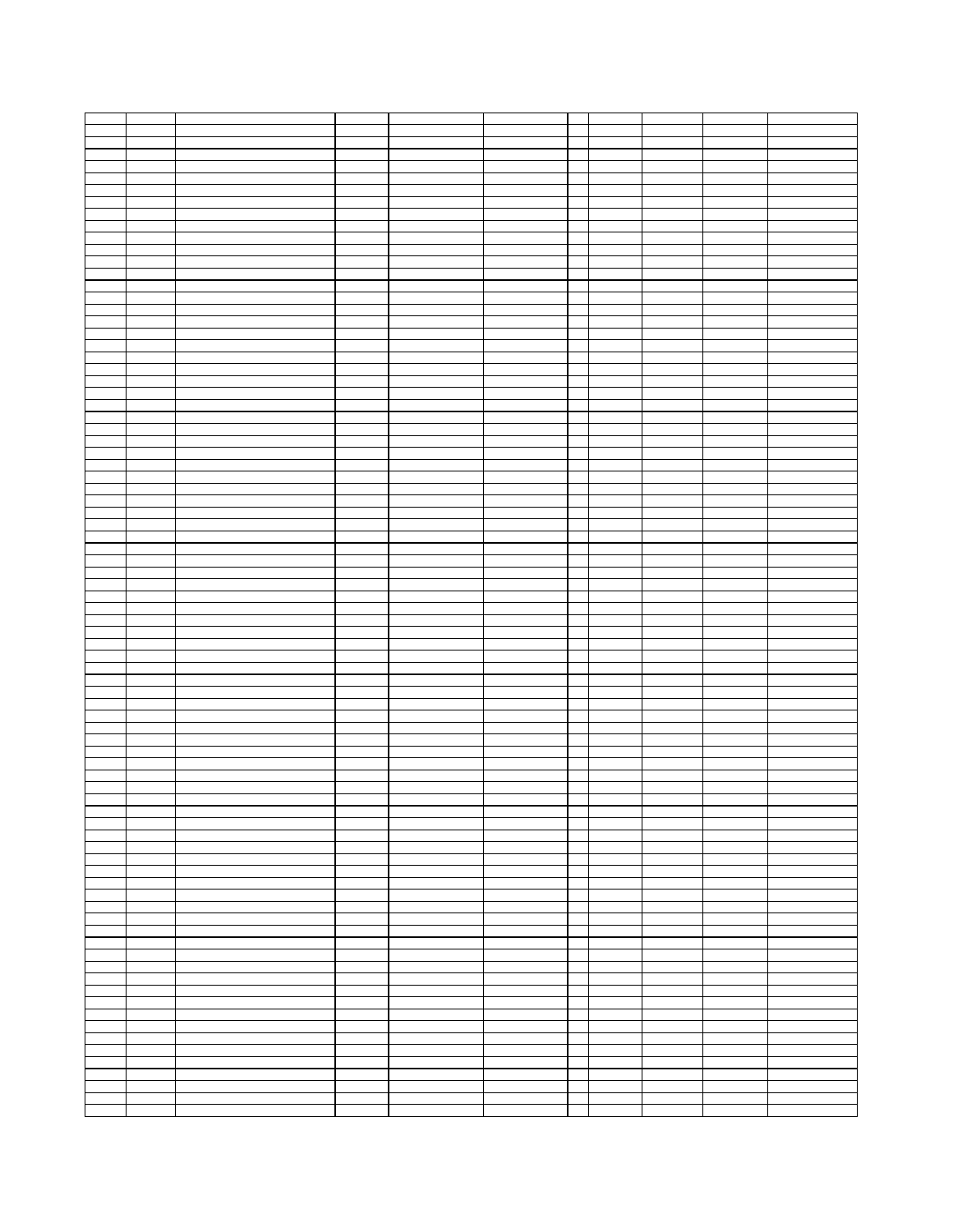|  | <del>╴╎╴╴╴╴╶╶╎╴╶╎╴╌┈╎╴╴╴╎╎╌╶╎╎╌╶</del> ┼╌╌┼╌ |  |  |  |  |
|--|----------------------------------------------|--|--|--|--|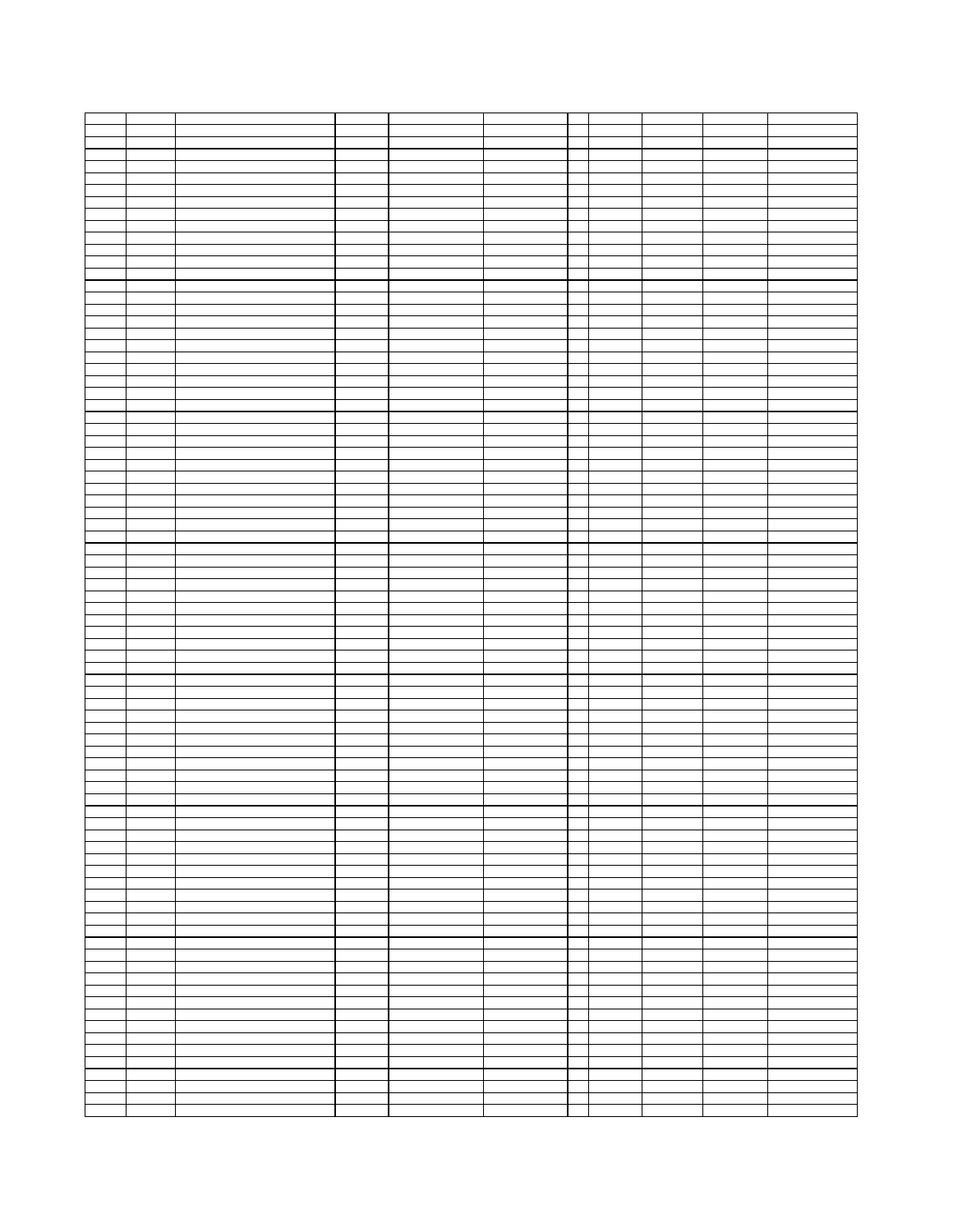|  | <del>╴╎╴╴╴╴╶╶╎╴╶╎╴╌┈╎╴╴╴╎╎╌╶╎╎╌╶</del> ┼╌╌┼╌ |  |  |  |  |
|--|----------------------------------------------|--|--|--|--|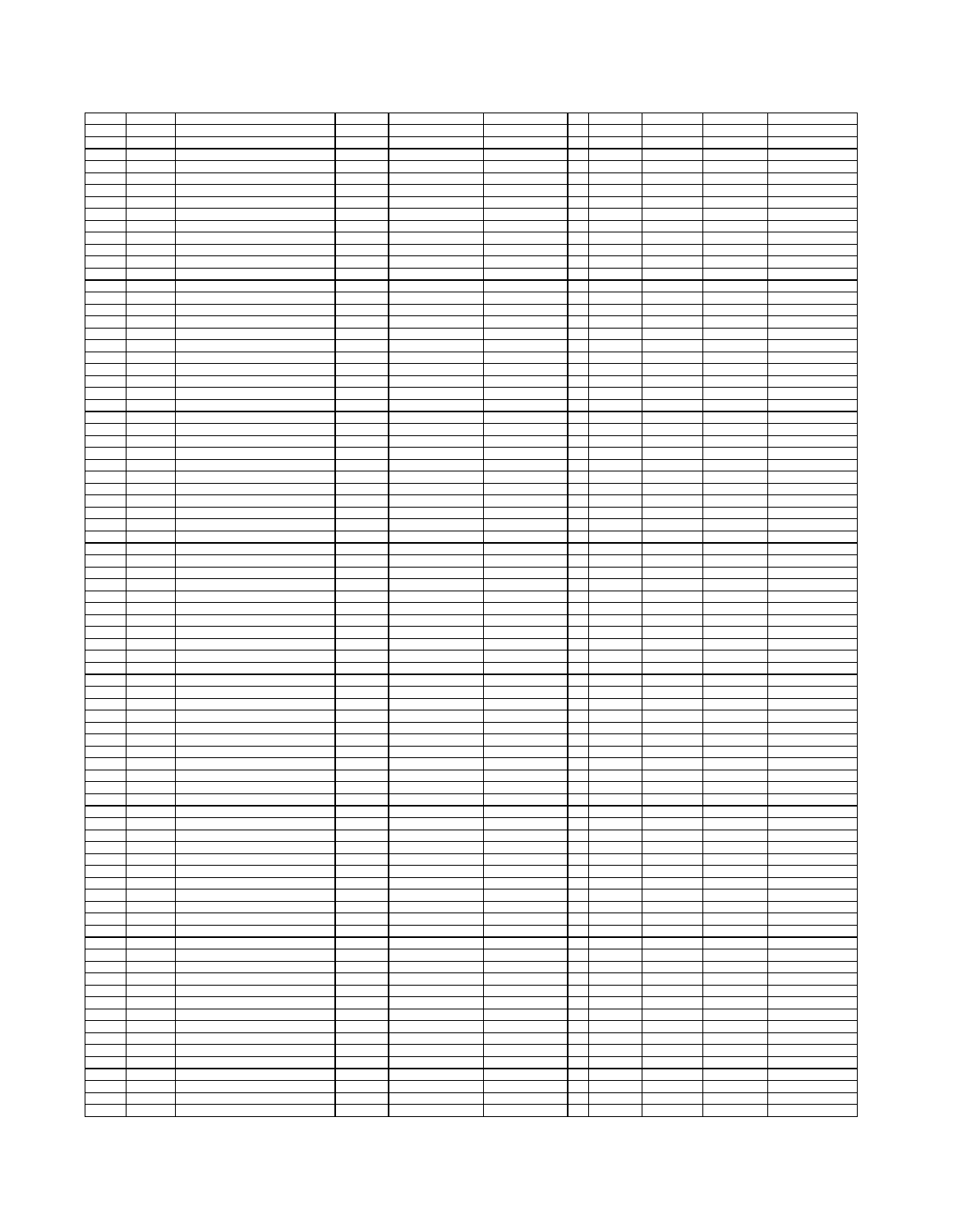|  | <del>╴╎╴╴╴╴╶╶╎╴╶╎╴╌┈╎╴╴╴╎╎╌╶╎╎╌╶</del> ┼╌╌┼╌ |  |  |  |  |
|--|----------------------------------------------|--|--|--|--|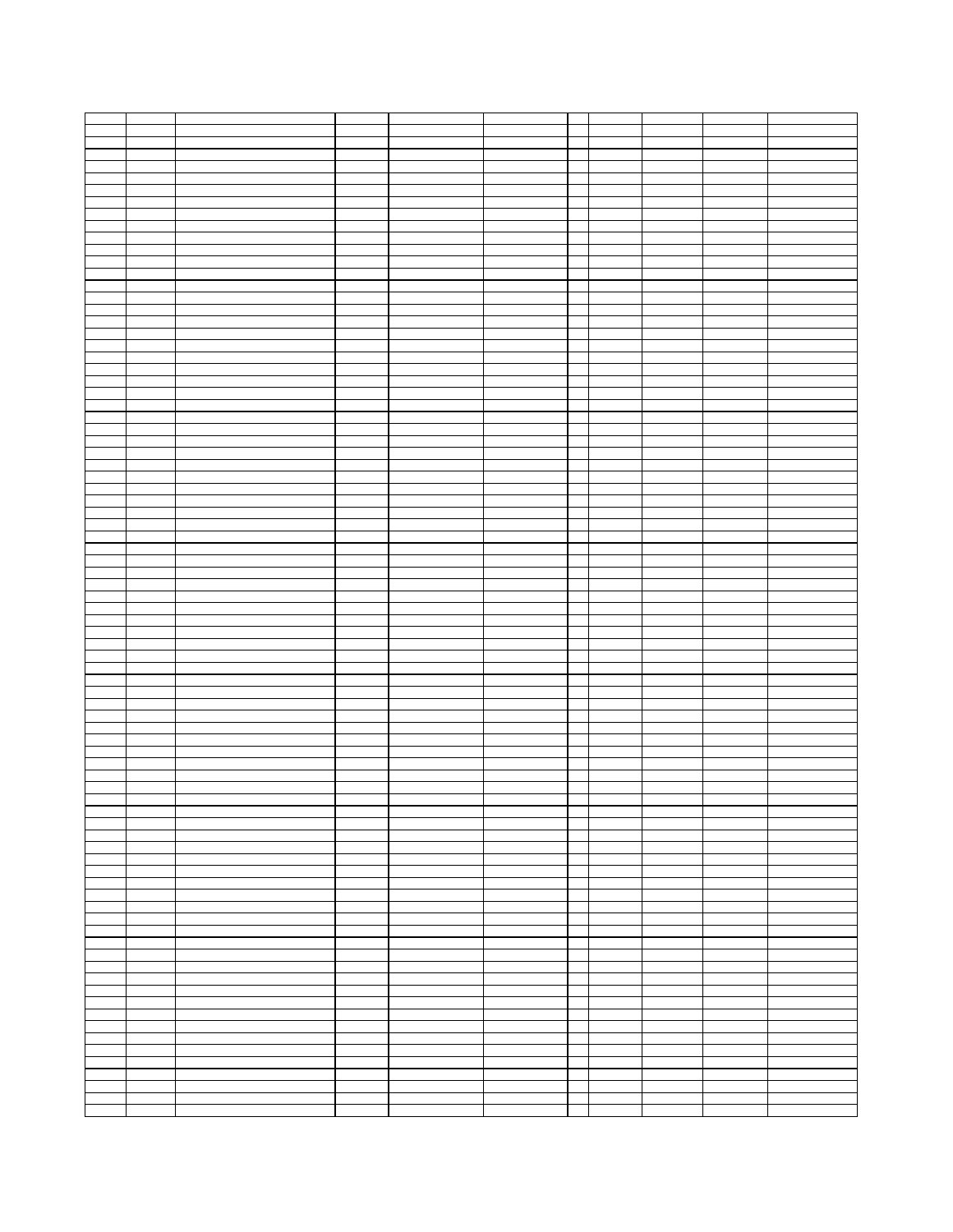|  | <del>╴╎╴╴╴╴╶╶╎╴╶╎╴╌┈╎╴╴╴╎╎╌╶╎╎╌╶</del> ┼╌╌┼╌ |  |  |  |  |
|--|----------------------------------------------|--|--|--|--|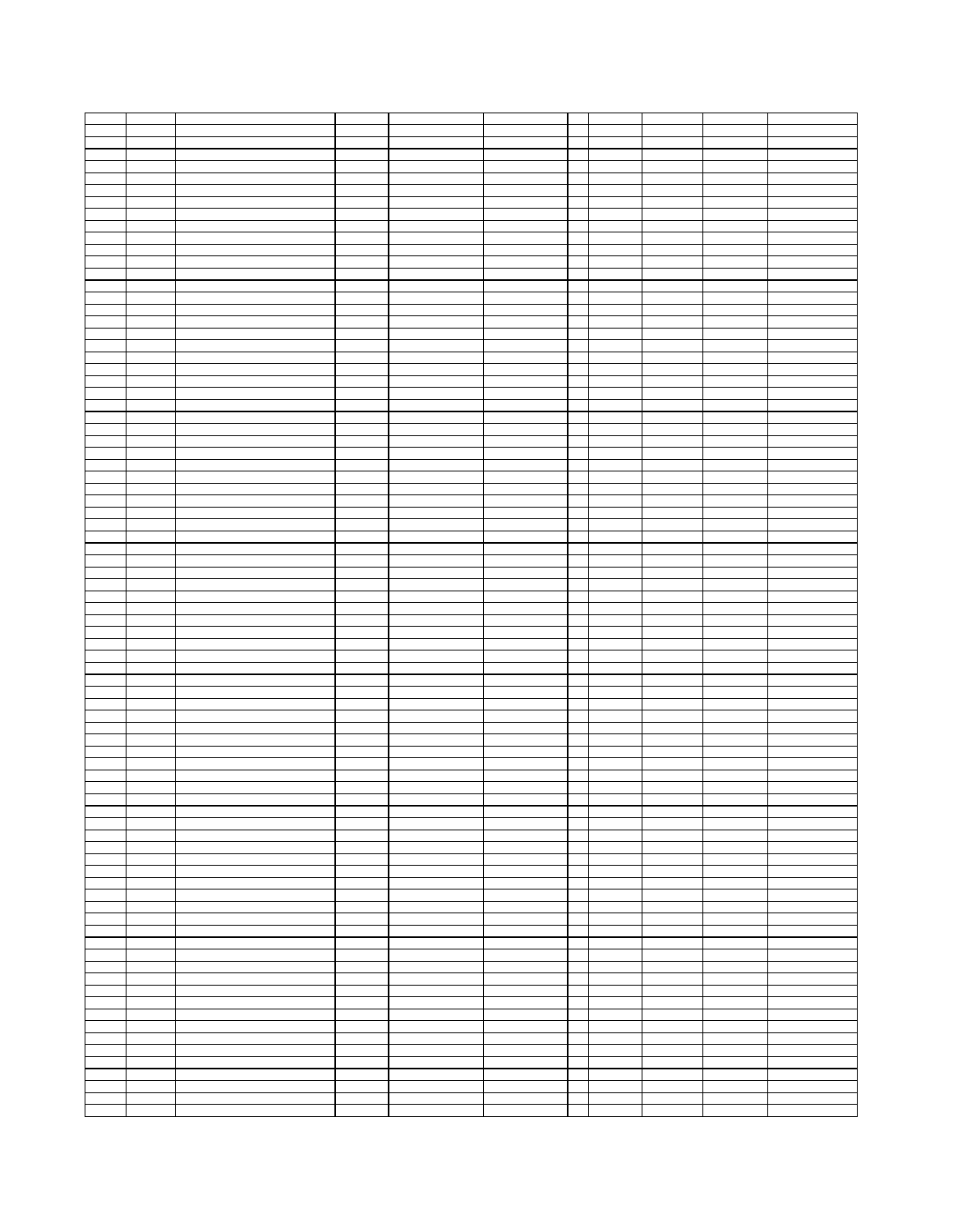|  | <del>╴╎╴╴╴╴╶╶╎╴╶╎╴╌┈╎╴╴╴╎╎╌╶╎╎╌╶</del> ┼╌╌┼╌ |  |  |  |  |
|--|----------------------------------------------|--|--|--|--|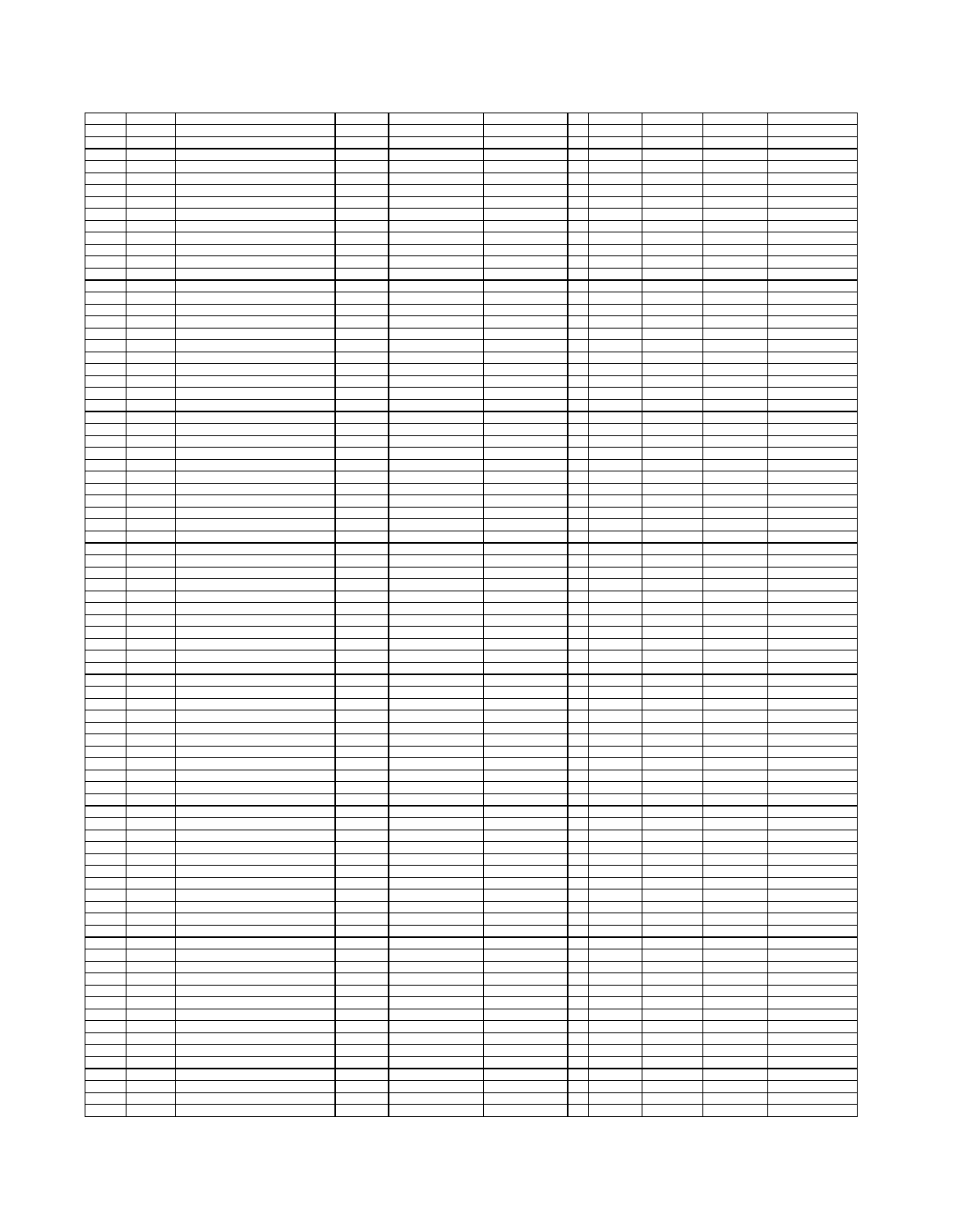|  | <del>╴╎╴╴╴╴╶╶╎╴╶╎╴╌┈╎╴╴╴╎╎╌╶╎╎╌╶</del> ┼╌╌┼╌ |  |  |  |  |
|--|----------------------------------------------|--|--|--|--|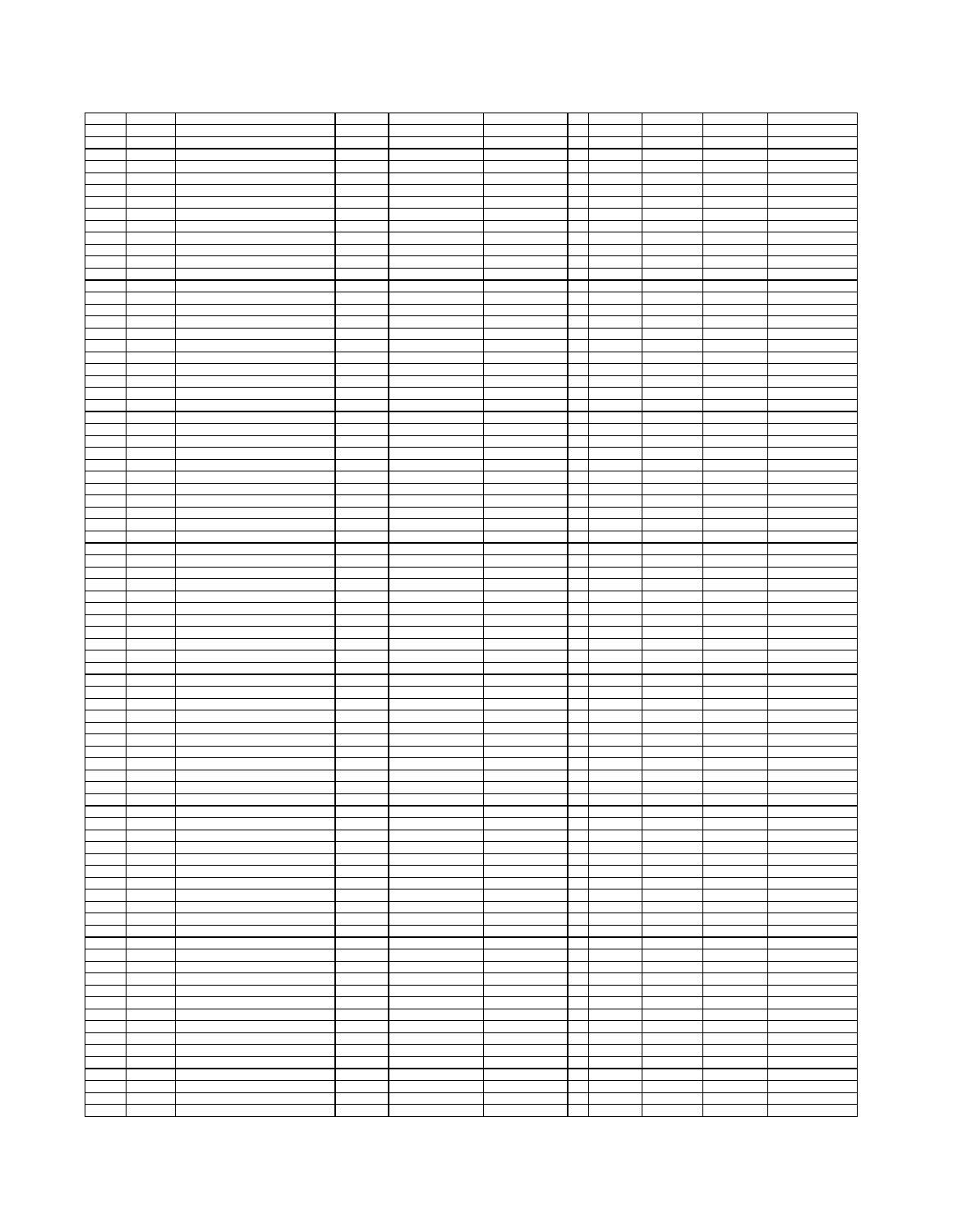|  | <del>╴╎╴╴╴╴╶╶╎╴╶╎╴╌┈╎╴╴╴╎╎╌╶╎╎╌╶</del> ┼╌╌┼╌ |  |  |  |  |
|--|----------------------------------------------|--|--|--|--|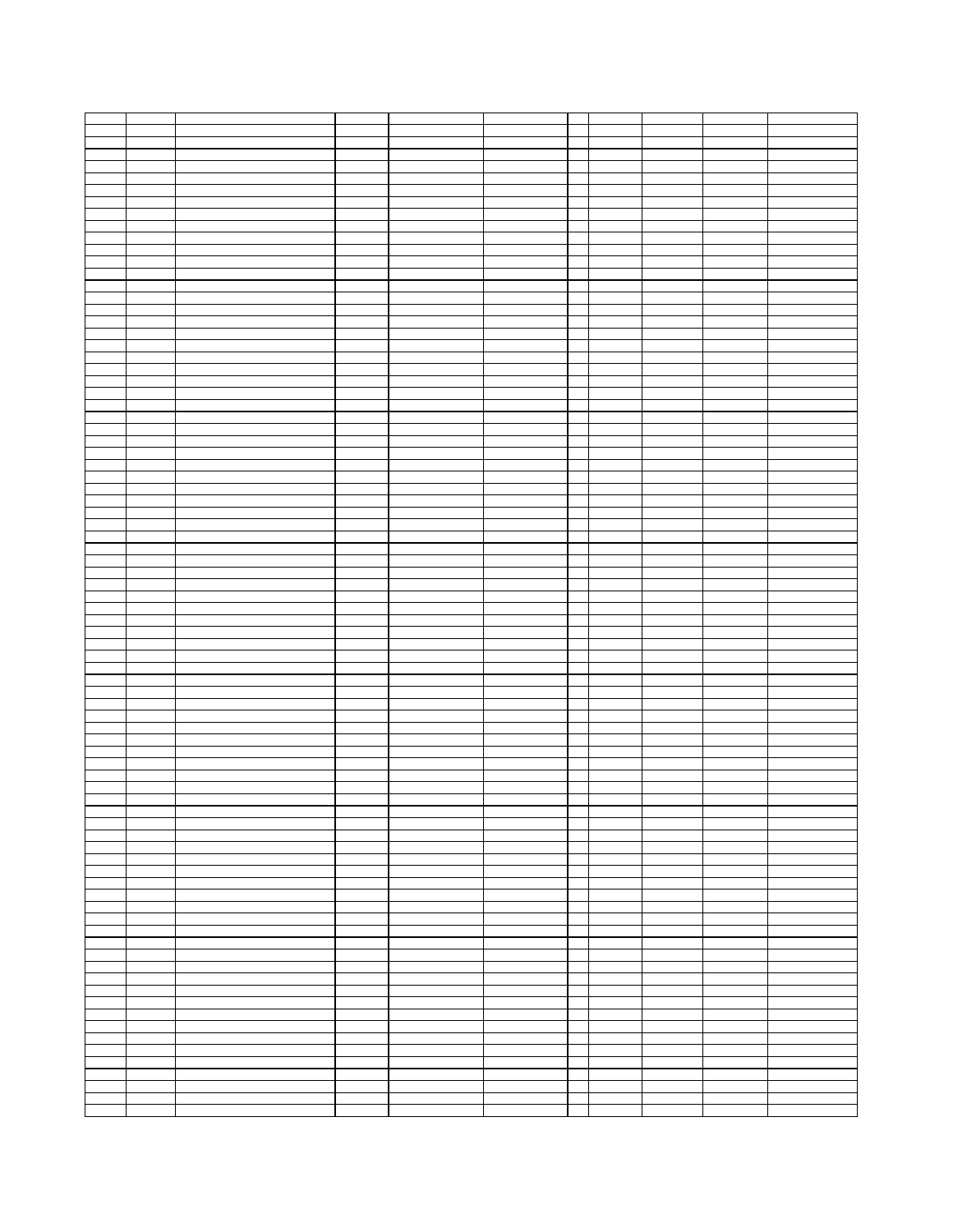|  | <del>╴╎╴╴╴╴╶╶╎╴╶╎╴╌┈╎╴╴╴╎╎╌╶╎╎╌╶</del> ┼╌╌┼╌ |  |  |  |  |
|--|----------------------------------------------|--|--|--|--|